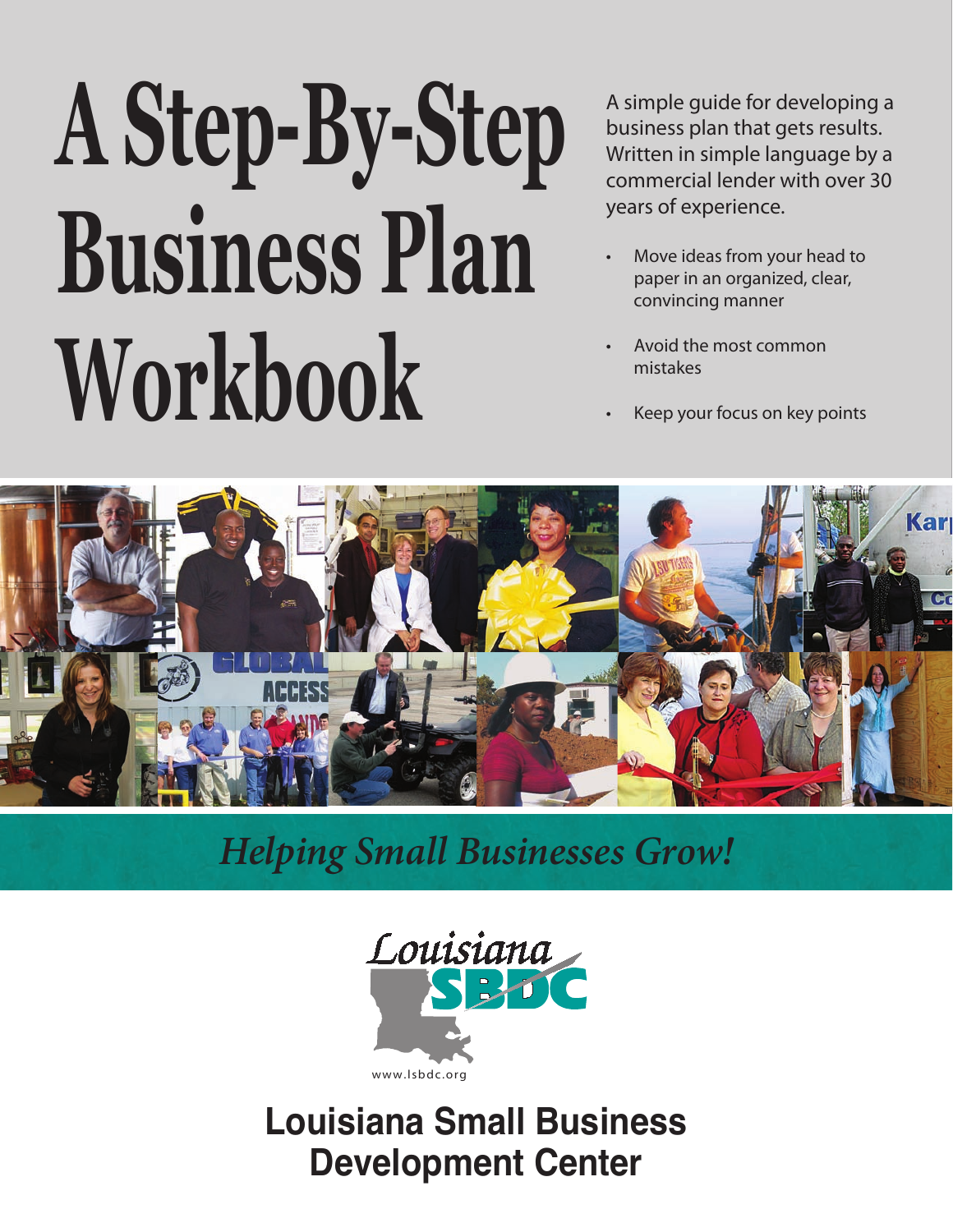

### **Lead Center**

#### **Louisiana SBDC State Office**

Mary Lynn Wilkerson, State Director Violet Liner, Associate State Director- Operations 700 University Avenue, Admin 2-101 Monroe, LA 71209-6435 Phone: 318-342-5506 • Fax: 318-342-5510 Email: lasbdc@lsbdc.org Website: www.lsbdc.org

#### **LSBDC at University of Louisiana at Monroe**

Paul Dunn, Director 700 University Avenue, Admin 2-123 Monroe, LA 71209-6530 Phone: 318-342-1224 • Fax: 318-342-3085 Email: lsbdc.ulm@lsbdc.org

#### **LSBDC at Louisiana State University in Shreveport**

Cooper Cochran, Director One University Place Shreveport, LA 71115-2399 Phone: 318-797-5144 • Fax 318-797-5166 Email: lsbdc.lsus@lsbdc.org

#### **LSBDC at Northwestern State University**

Dion Boyett, Director Dunbar Plaza, Suite 114C 3600 Jackson Street Extension Alexandria, LA 71303-3064 Phone: 318-484-2123 • Fax 318-484-2126 Email: lsbdc.nsu@lsbdc.org

#### **LSBDC at McNeese State Unverisity**

Donna Little, Director Burton Business Center, Room 133 MSU Box 90508 Lake Charles, LA 70609-0508 Phone: 337-475-5529 • Fax: 337-475-5528 Email: lsbdc.msu@lsbdc.org

#### **LSBDC at University of Louisiana at Lafayette**

Mark Galyean, Director 224 East St. Mary Boulevard P.O. Box 43732 Lafayette, LA 70504-3732 Phone: 337-262-5344 • Fax: 337-262-1223 Email: lsbdc.ull@lsbdc.org

#### **Louisiana SBDC State Office (Baton Rouge**)

Tony Martinez, Associate State Director-Programs 8000 GSRI Ave., Building 3000 Suite 243 Baton Rouge, LA 70820-7403 Phone: 225-578-4520 Fax: 225-578-3975

### **Regional Centers**

#### **LSBDC at Southern University at Baton Rouge**

Greg Spann, Director 4826 Jamestown Avenue, Suite 1 Baton Rouge, LA 70808-3224 Phone: 225-922-0998 • Fax: 225-922-0024 Email: lsbdc.subr@lsbdc.org

#### **LSBDC Technology Center- Louisiana State University**

Bryan Greenwood, Director 8000 GSRI Ave, LBTC Bldg. 3000 Baton Rouge, LA 70820-7403 Phone: 225-578-4842 • Fax: 225-578-3975 Email: lsbdctc.lsu@lsbdc.org

#### **LSBDC at Southeastern Louisiana University**

William Joubert, Director SLU Box 10522 1514 Martens Drive Hammond, LA 70402-0001 Phone: 985-549-3831 • Fax: 985-549-2127 Email: lsbdc.slu@lsbdc.org

#### **LSBDC-Greater New Orleans Region**

Carmen Sunda, Director UNO Jefferson Center 3330 N. Causeway Blvd., Suite 422 Metairie, LA 70002 Phone: 504-831-3730 • Fax: 504-831-3735 Email: lsbdc.gnor@lsbdc.org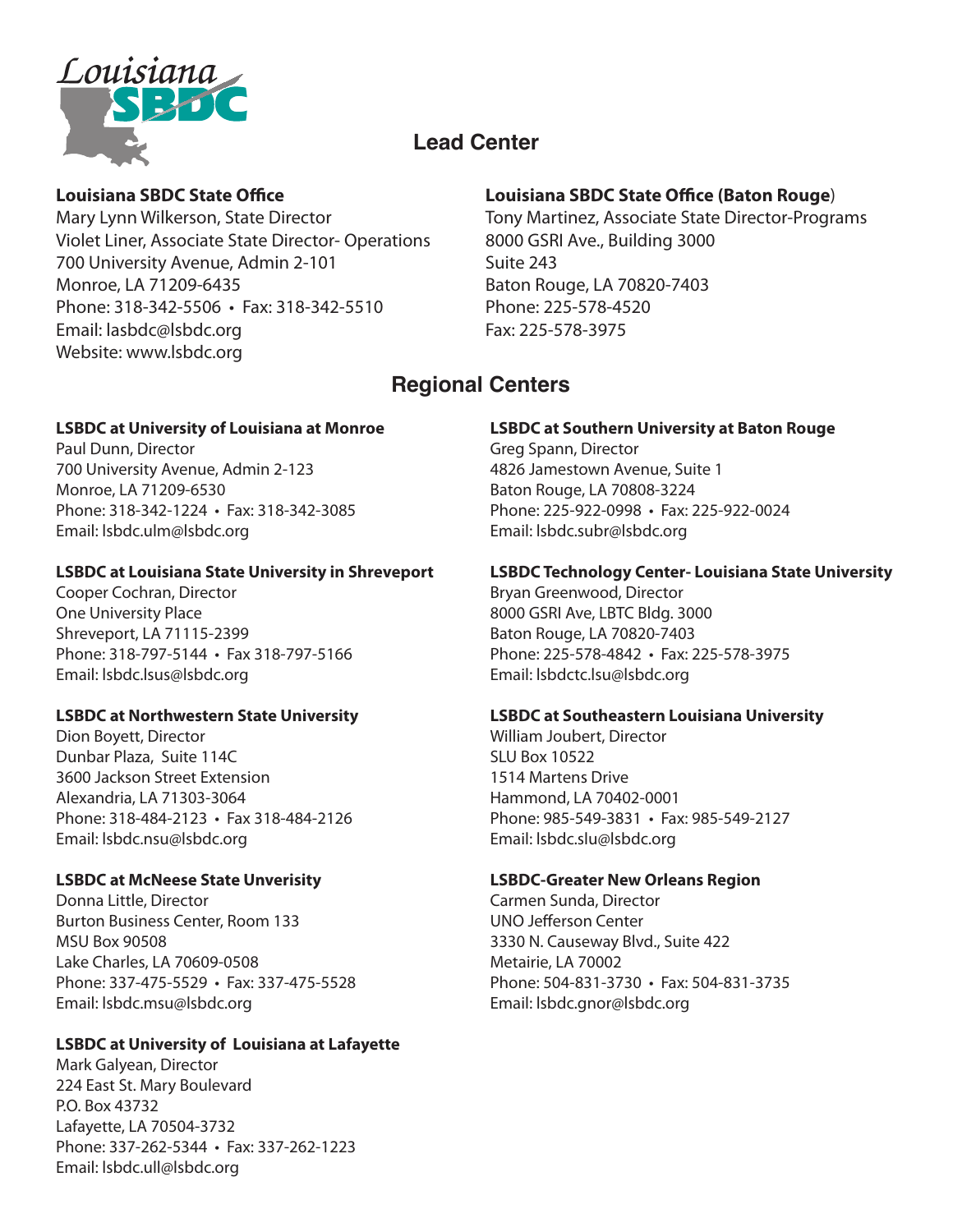# **THE PLAN** A STEP-BY-STEP BUSINESS PLAN WORKBOOK

### I N T R O D U C T I O N

Planning is your map to success in the business world. You need to write a business plan if you are:

- **• starting or buying a business**
- **• financing or refinancing your business**
- **• raising debt or equity capital**

Much money is made then lost because one area of a business fails, dragging the positive parts down with it.

**THE PLAN** helps you find hidden business flaws and makes you think carefully about each phase of your business.

It is important that *you* write your business plan. Why? You will gain in-depth knowledge about your business which will make it easier to answer lenders' questions. The process of writing your business plan will clarify what is involved in making your business work successfully.

Design: © NewGround Publications. (Phone: 800 207-3550) Text: © John Nelson & Karen Couto. All rights reserved. Photocopying any part of this book is against the law. This book may not be reproduced in any form, including xerography, or by any electronic or mechanical means,<br>including information storage and retrieval systems, without prior permission in writing from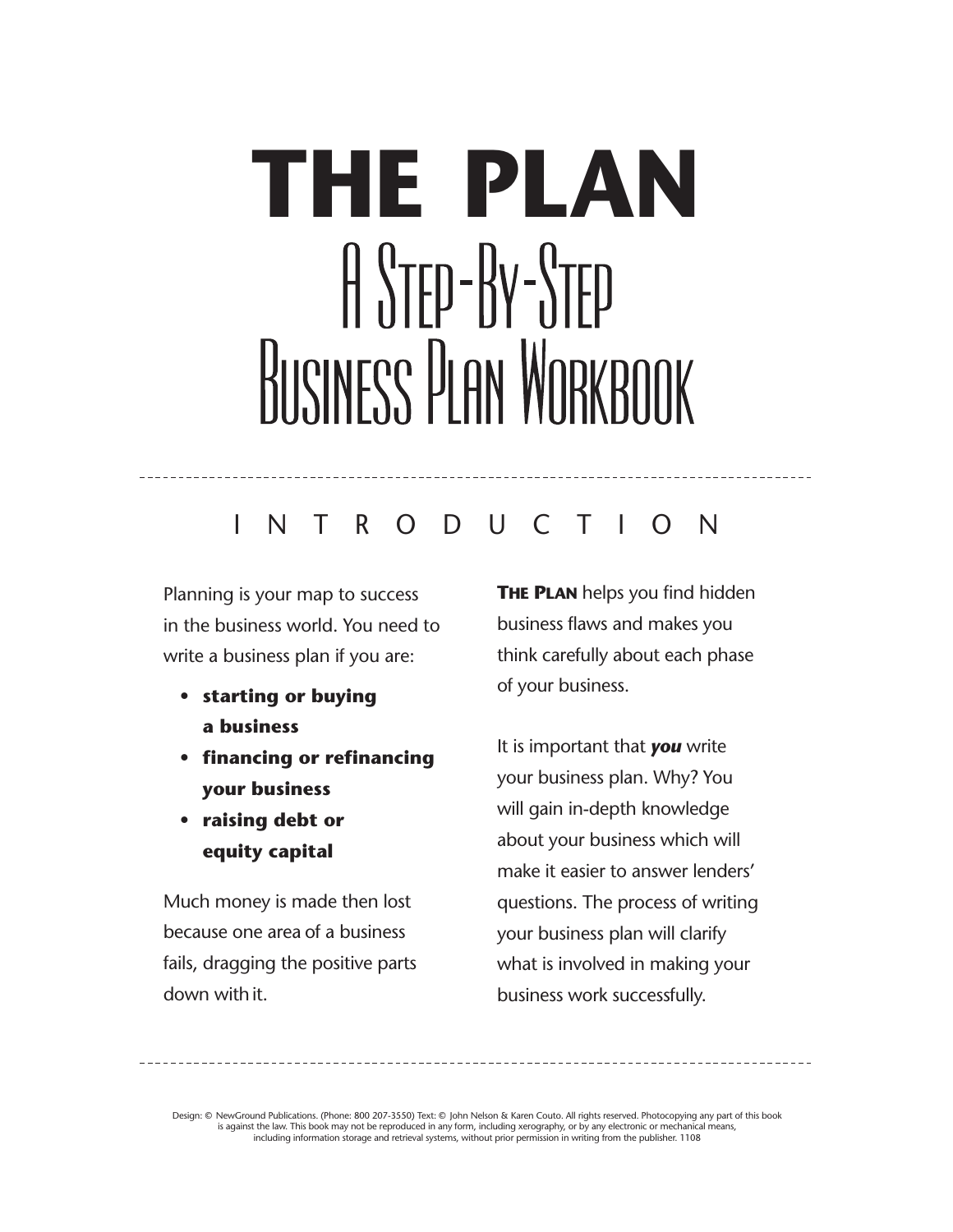# *Use This Workbook*

Divide your business plan into sections that match the "contents" outline shown on the next page. There is no set length for your answers — they will range from a paragraph to a few pages long.

Once it's written, your business plan will need editing. Ask other people to read and critique your plan. Include a statement on the inside cover that says its contents are confidential, and making copies is prohibited.

Your business plan should be neat and organized to make a professional impression. Write text in a word processing program that will point out misspellings and grammatical errors. For financial data, use a spreadsheet program.

Once you're done, make copies for your lender and for others who are interested in your business. Make sure all the copies you submit are readable and include original signatures. Lenders keep your presentation even if you are rejected, so make copies for yourself of everything you submit. Number the business plan copies and make a list of who you've given it to.

It's a good idea to put your loan presentation in a 3-ring binder with tabs and indexes.

# **Business Loan Basics** *How To*

#### **ASK YOURSELF THESE QUESTIONS:**

- How much money do I need?
- What type of lender do I need? *(bank, state or federal agency, venture capitalist firm, or other investor)* \_\_\_\_\_\_\_\_\_\_\_\_\_\_\_\_\_\_\_\_\_\_\_\_\_\_\_\_\_\_\_\_\_\_\_\_\_\_
- What is the lender's minimum and maximum loan size?
- Can the lender meet my present and future needs?
- What types of businesses will the lender finance? \_\_\_\_\_\_\_\_\_\_\_\_\_\_\_\_\_\_\_\_\_\_\_\_\_\_\_\_\_\_
- What collateral does the lender accept? \_\_\_\_\_\_\_\_\_\_\_\_\_\_\_\_\_\_\_\_\_\_\_\_\_\_\_\_\_\_\_\_

#### **LENDERS USE THE EIGHT "C's" RULE:**

- **1.** Credit *(must be good)*
- **2.** Capacity *(ability to repay)*
- **3.** Capital *(money going into the business)*
- **4.** Collateral *(your assets that secure the loan)*
- **5.** Character *(you)*
- **6.** Conditions *(economy, finances, anything that affects your business)*
- **7.** Commitment *(your ability and willingness to succeed)*
- **8.** Cash Flow *(can it support the business' debt and expenses?)*

#### **BASIC QUESTIONS A LENDER WILL ASK YOU:**

- How much money do you want?
- How much are you investing in the business?
- How will the loan be used? \_\_\_\_\_\_\_\_\_\_\_\_\_\_\_\_\_\_\_\_\_\_\_\_\_\_\_\_\_\_\_\_\_\_\_\_\_\_\_\_\_\_
- How long do you need to repay the loan? \_\_\_\_\_\_\_\_\_\_\_\_\_\_\_\_\_\_\_\_\_\_\_\_\_\_\_\_
- How will the loan be repaid? \_\_\_\_\_\_\_\_\_\_\_\_\_\_\_\_\_\_\_\_\_\_\_\_\_\_\_\_\_\_\_\_\_\_\_\_\_\_\_\_
- What collateral do you have to offer? \_\_\_\_\_\_\_\_\_\_\_\_\_\_\_\_\_\_\_\_\_\_\_\_\_\_\_\_\_\_\_\_

#### **BEFORE MEETING WITH A LENDER:**

- Call to find out the rules for their business loans.
- Make sure the lender is looking for loans of your size and type.
- Ask for a loan application.
- Make an appointment.
- Rehearse your presentation.
- Remember, the lender is like a customer. You have to convince the lender that your business has merit.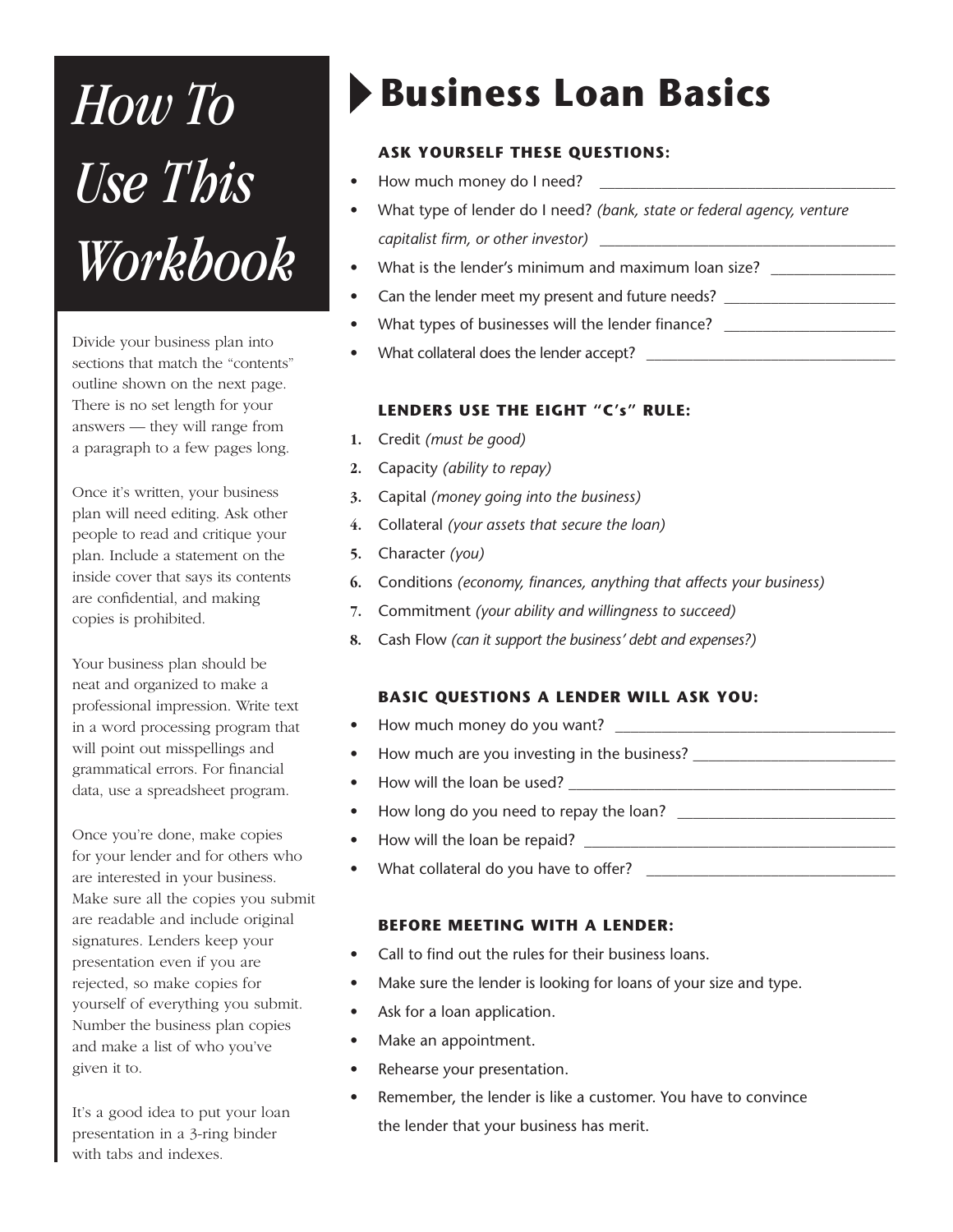# **Business Loan Basics**

#### **WHEN MEETING WITH A LENDER:**

- Bring your business plan, a completed loan application, and any other materials you need.
- Keep the entire presentation to 30 minutes. Give an overview or outline at the beginning. Know how you are going to end the presentation.
- Invite your lender for a tour of your current or proposed operation.
- Answer all negative questions with positive answers. Be willing to back up your answers.
- Find out when you can expect a decision.
- Ask that lenders decisions, made on the telephone, be put in writing.
- Follow up with a thank you letter and a phone call.



The **APPENDIX** comes at the end of your business plan and includes all details and documents that support the plan.

Throughout this workbook, items that need to be included in the **APPENDIX** are mentioned. On page 31, you'll find a comprehensive list, which you can use as a guide.

The first page of the **APPENDIX** should be a listing of its contents. Be sure to separate and organize the documents logically, perhaps in the order they are referred to in the plan.

The **APPENDIX** will grow, so it is a good idea to use a 3-ring binder with tabbed dividers. Some people prefer using an expandable file.

### FORMULAS

Generally, lenders like to simplify the process used to screen loan requests. Take your business through the same exercise that lenders do. The complexity or size of the loan request doesn't matter; the basic formula is as simple as **1-2-3**.

### **C O N T E N T S**

#### **BREAK YOUR BUSINESS PLAN**

**DOWN INTO SECTIONS**

#### **SIMILAR TO THIS BOOK.**

| Executive Summary  6        |
|-----------------------------|
| Business Description  8     |
| Managers & Employees  10    |
| Operations & Location 11    |
| Marketing 12                |
| Buying a Business  16       |
| Buying a Franchise 17       |
| Loan Request 18             |
| <b>FINANCIAL STATEMENTS</b> |
| General Information  19     |
| Personal Finances  20       |
| Balance Sheet  22           |
| Income Statement  24        |
| Cash Flow  26               |
|                             |
| Formulas  30                |
| Appendix 31                 |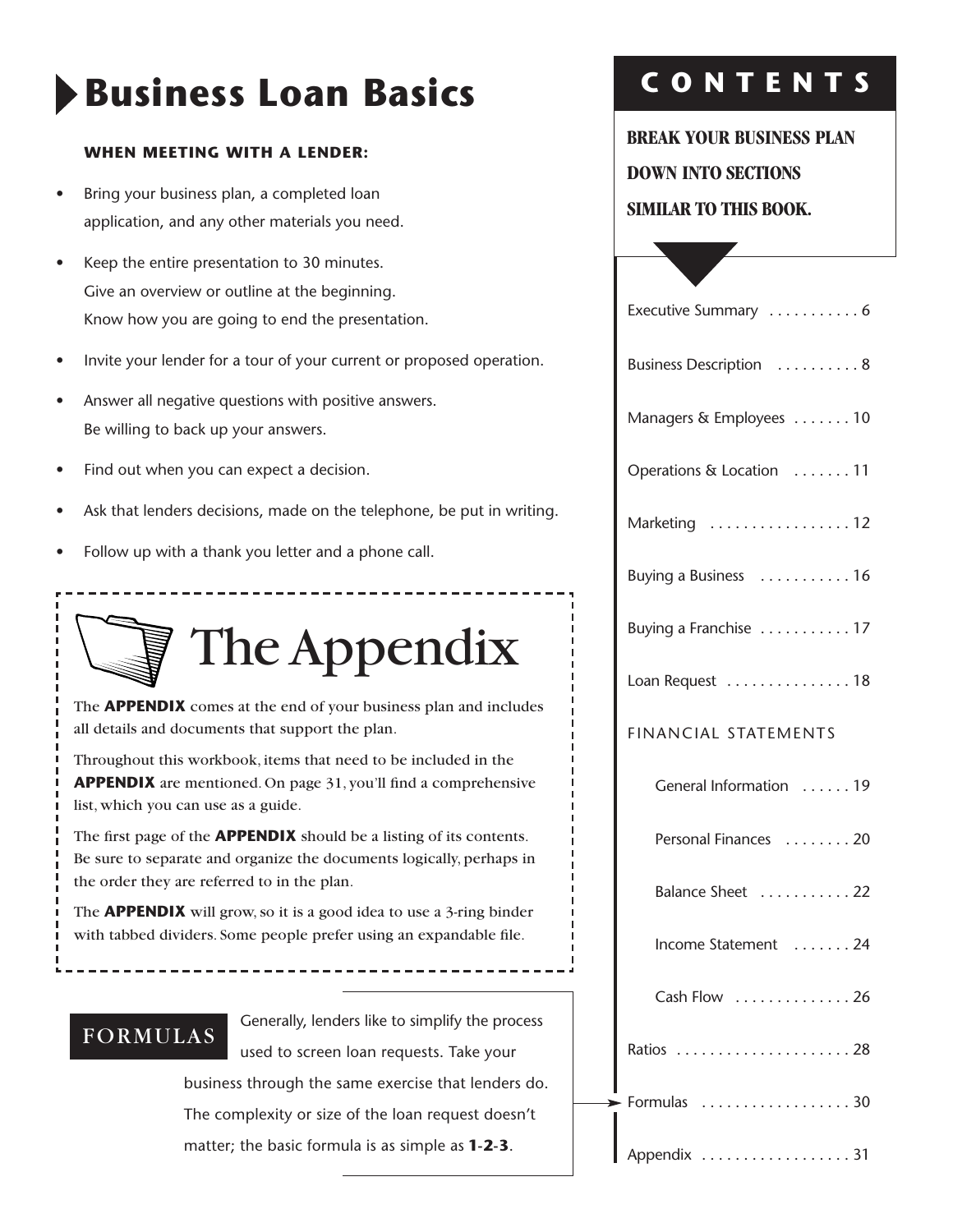# **E X E C U T I V E S U M M A R Y**

**6**

#### The **Executive Summary** *(your Cover Letter)*

*briefly* explains the rest of your business plan in about *one or two pages*.

Page two is the **Table of Contents**. It shows the lender on which page each section can be found (*see page 5 for the breakdown of sections)*. The Executive Summary should include:

- the owners' names and their credentials
- your products or services
- your market(s) and the competition
- the amount of money needed
- how the loan will be repaid
- how long you want the loan to last

### **YOUR COVER LETTER SHOULD READ SOMETHING LIKE THIS ONE:**

| Leave off your<br>return address if<br>the letter is on | December 31, 2009                                                                                                                                                                                                                                                                         | To build the lender's                                                                                     |
|---------------------------------------------------------|-------------------------------------------------------------------------------------------------------------------------------------------------------------------------------------------------------------------------------------------------------------------------------------------|-----------------------------------------------------------------------------------------------------------|
| your company's                                          | The Green Rose<br>456 Oak Street                                                                                                                                                                                                                                                          | enthusiasm, make                                                                                          |
| stationery.                                             | This Town, USA 67890                                                                                                                                                                                                                                                                      |                                                                                                           |
|                                                         |                                                                                                                                                                                                                                                                                           | references to what's                                                                                      |
|                                                         | Mr. John Nelson                                                                                                                                                                                                                                                                           | included in your                                                                                          |
|                                                         | ABC Bank                                                                                                                                                                                                                                                                                  | business plan                                                                                             |
| List the purpose                                        | 123 Main Street<br>Anytown, USA 12345                                                                                                                                                                                                                                                     |                                                                                                           |
| of the loan                                             |                                                                                                                                                                                                                                                                                           |                                                                                                           |
| (starting, buying,<br>or expanding                      | Re: Loan Request for \$300,000                                                                                                                                                                                                                                                            |                                                                                                           |
| a business).                                            | Dear Mr. Nelson,                                                                                                                                                                                                                                                                          |                                                                                                           |
| Include owners'<br>names and expe-<br>rience. Mention   | With 20 years of management experience in the residential landscaping<br>business, we are requesting a loan to start our own landscaping business,<br>called The Green Rose.                                                                                                              |                                                                                                           |
| your products<br>and services.                          | The climate for a successful landscaping business is perfect. Last year, the<br>number of new homes built in Pembroke Pines increased by 15%. Just this<br>quarter, new building permits are up 10% over last year. Of the 45,000<br>homes in the area, 3,000 were built last year.       | Mention how much<br>money you would<br>like to finance and<br>the terms (how                              |
| <b>Briefly mention</b><br>your markets<br>and customers | Our target market is owners of new and older homes. We plan to reach them<br>with focused marketing, which you will read about in our plan. In addition,<br>we have good working relationships with many building contractors, who<br>have indicated they will refer us to their clients. | many years). List<br>the source of<br>re-payment (loans<br>should be repaid by                            |
| Include key<br>facts about your                         | Two of our six local competitors have filed Chapter 11. Two are family-owned<br>businesses who concentrate on commercial contracts. The last two are<br>healthy competition, though they lack our marketing and management ex-<br>pertise.                                                | the business' cash<br>flow). Also include<br>how much <b>you</b> are<br>investing and<br>where your money |
| competition.                                            | We are investing \$75K in savings and are requesting a \$300K loan from $\blacktriangleleft$<br>your bank. We would like five years to repay the loan, using the cash flow of<br>the business. Our secondary source of repayment will be from collateralized                              | will come from.                                                                                           |
| Tell the lender<br>who should be                        | equipment. Our homes and business assets, valued at \$300K, are offered as<br>collateral for the loan.                                                                                                                                                                                    | List the secondary<br>source of repayment.                                                                |
| contacted<br>and provide a<br>phone number.             | Our business plan is attached. In it you will find the information you need.<br>$\blacktriangleright$ If you have any questions or need more information, please contact<br>Mr. Green at (321) 234-5678.                                                                                  | This is usually<br>collateral which<br>includes business<br>and personal assets                           |
|                                                         | Respectfully submitted,                                                                                                                                                                                                                                                                   | (see page 18). Also,                                                                                      |
| Include all                                             | Ed Rose<br>Tim Green                                                                                                                                                                                                                                                                      | fill in the equity value                                                                                  |
| signature(s) and<br>typed name(s).                      | Ed Rose<br>Tim Green                                                                                                                                                                                                                                                                      | of these assets.                                                                                          |
|                                                         |                                                                                                                                                                                                                                                                                           |                                                                                                           |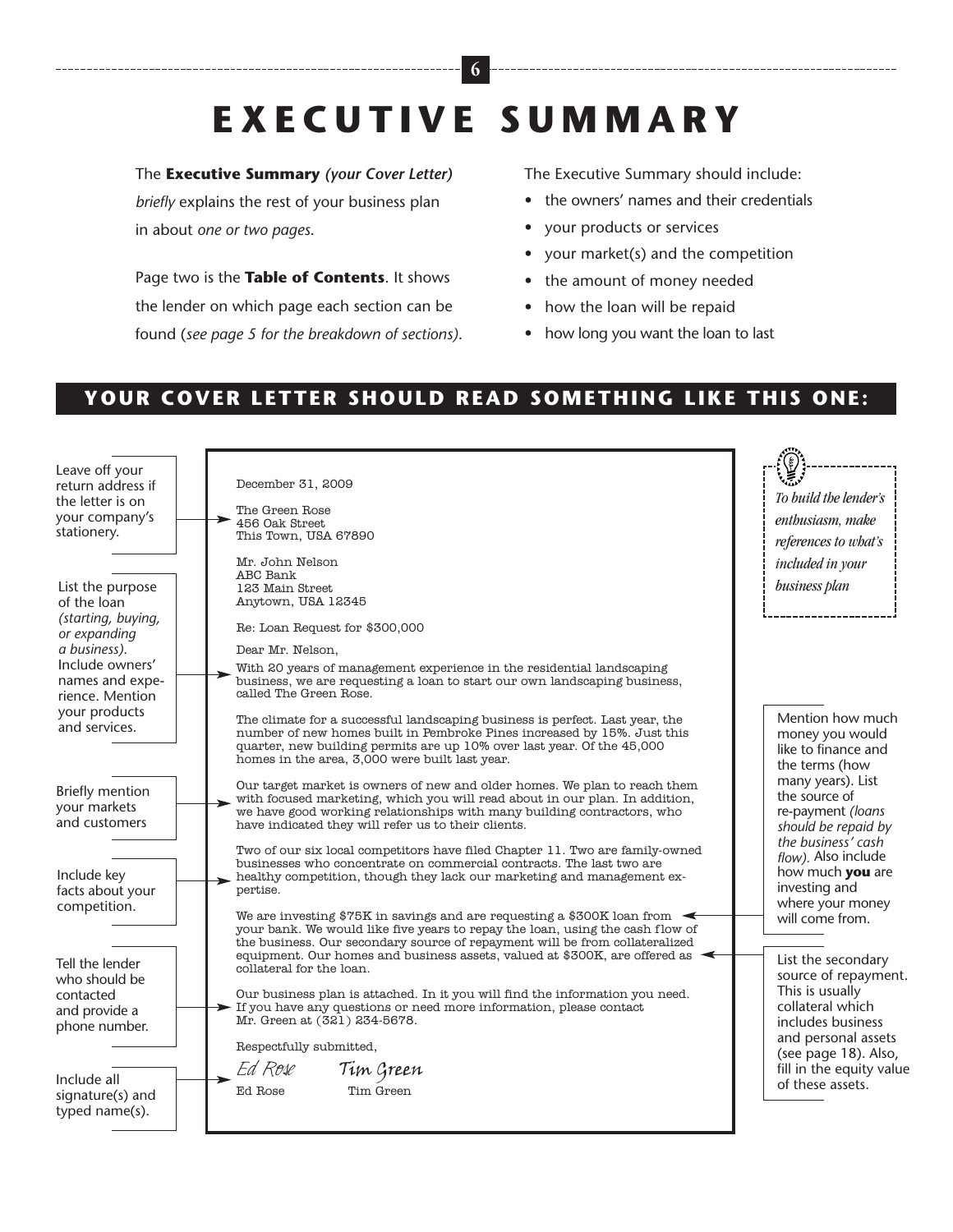### **EXECUTIVE SUMMARY (YOUR COVER LETTER)**

 $\overline{7}$ 

| your address $\hfill\ldots$                                                                                                                                                     |                                                                                                     |
|---------------------------------------------------------------------------------------------------------------------------------------------------------------------------------|-----------------------------------------------------------------------------------------------------|
| Lender's name, bank name, and address                                                                                                                                           |                                                                                                     |
|                                                                                                                                                                                 |                                                                                                     |
| $Re: Loan Request for $ \qquad (fill in amount)$                                                                                                                                |                                                                                                     |
| $\text{Dear (fill in lender's name)} \underline{\hspace{2cm}} \text{:}$                                                                                                         |                                                                                                     |
| $I$ (or we) am requesting a loan of<br>________________________________. The owner(s)<br>(fill in names) __________________ have experience in this industry including (mention |                                                                                                     |
| experience in industry or training that would qualify you to run this business).                                                                                                |                                                                                                     |
|                                                                                                                                                                                 | The market for this business (include one brief paragraph about the industry and its growth)        |
|                                                                                                                                                                                 |                                                                                                     |
|                                                                                                                                                                                 |                                                                                                     |
| Our target market is (include one brief paragraph about your target market/customers)                                                                                           |                                                                                                     |
|                                                                                                                                                                                 |                                                                                                     |
| The competition includes (include one brief paragraph about your competition and how<br>your business will attract their customers)                                             |                                                                                                     |
|                                                                                                                                                                                 |                                                                                                     |
|                                                                                                                                                                                 |                                                                                                     |
| We are investing $\frac{1}{2}$ of our own money. Our collateral consists of business assets<br>with a value of $\quad \overbrace{\quad \quad }$                                 |                                                                                                     |
| ${\rm (name)}\ \_\_ \ \_ at \ \_\_ \ \_ {\rm (include~phone~number).}$                                                                                                          | Attached is our business plan which backs up our request. If you have any questions, please contact |
|                                                                                                                                                                                 |                                                                                                     |
| Sincerely,                                                                                                                                                                      |                                                                                                     |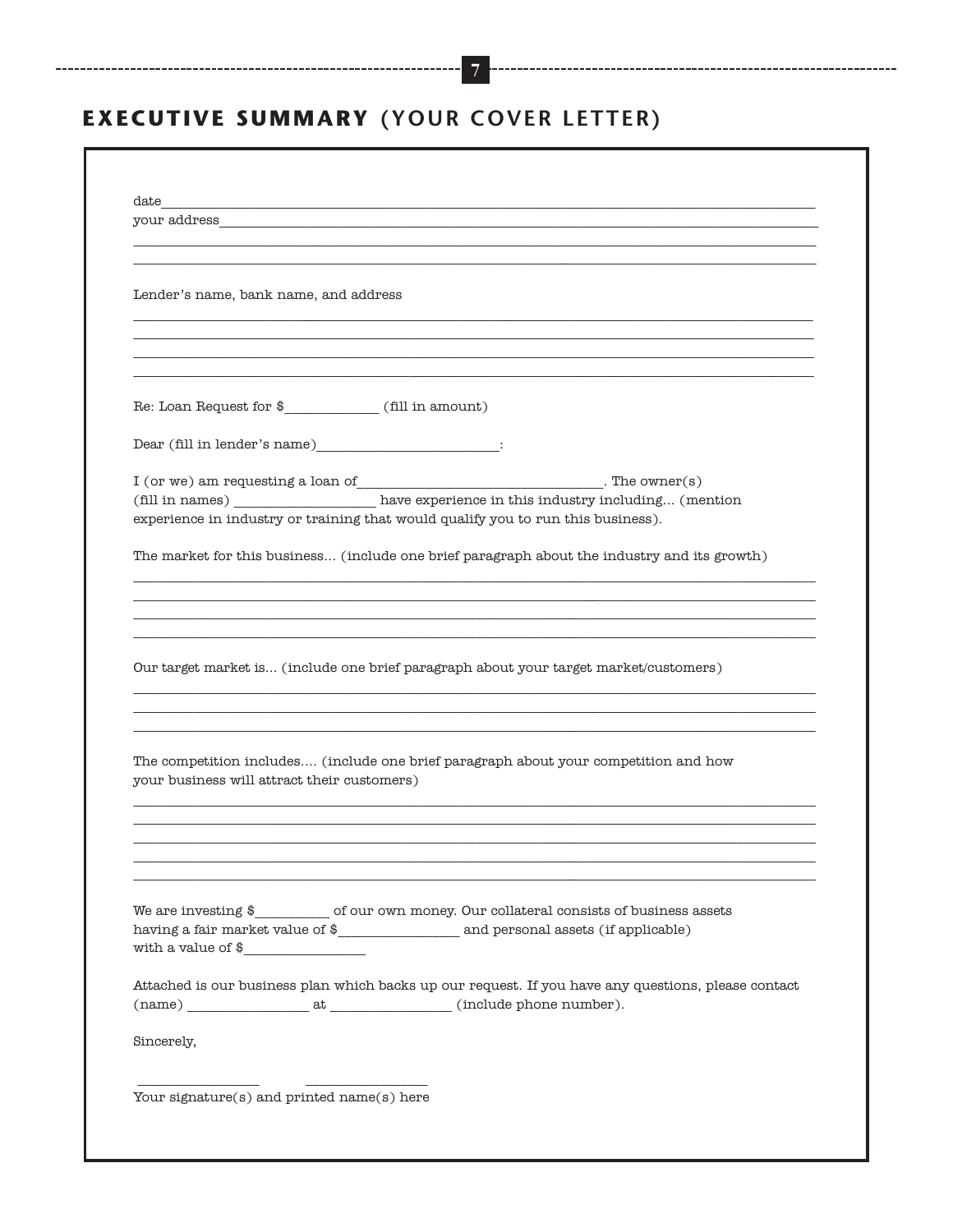# **B U S I N E S S D E S C R I P T I O N**

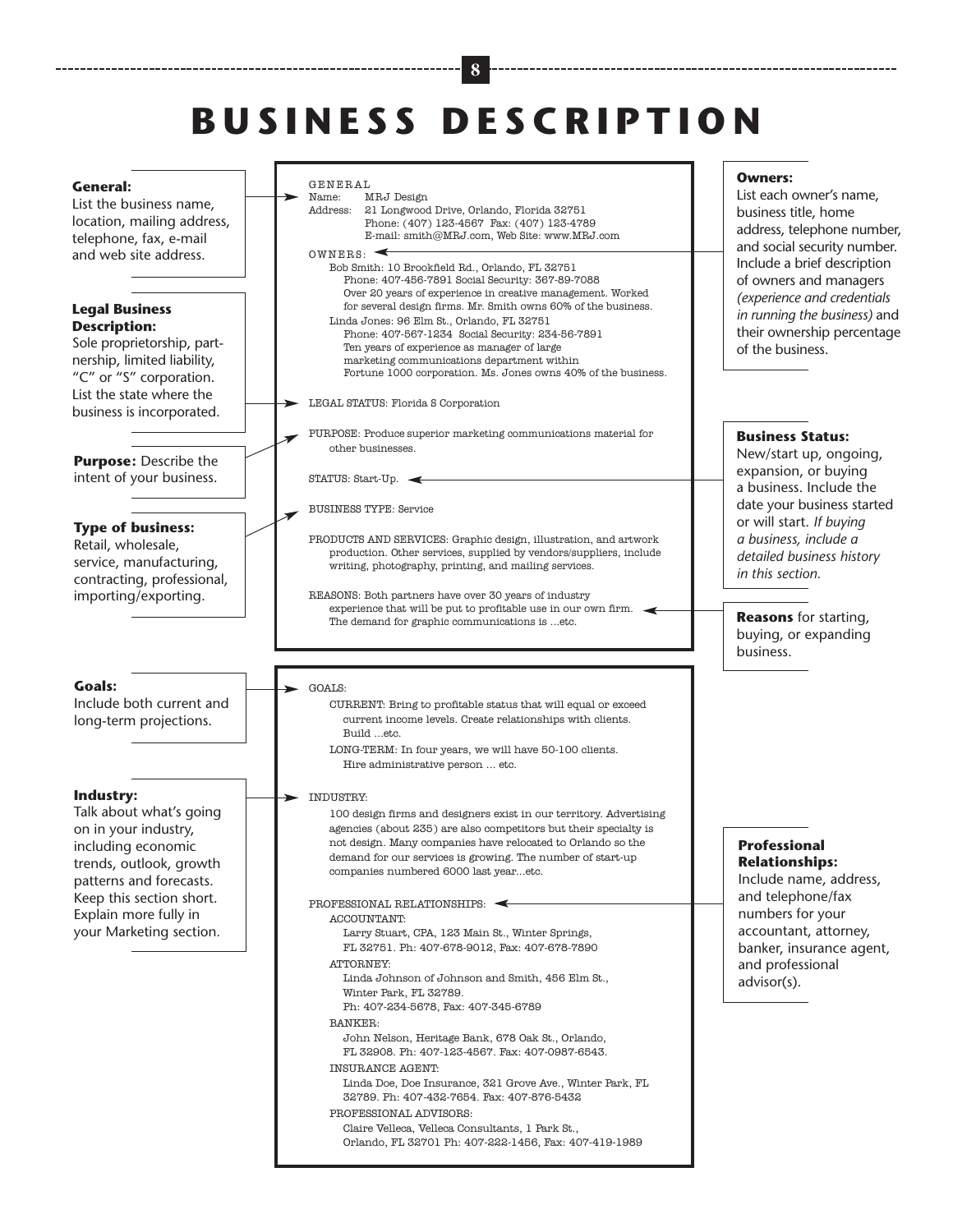# **B U S I N E S S D E S C R I P T I O N**

**9**

#### **GENERAL**

| $\begin{picture}(20,10) \put(0,0){\vector(1,0){100}} \put(15,0){\vector(1,0){100}} \put(15,0){\vector(1,0){100}} \put(15,0){\vector(1,0){100}} \put(15,0){\vector(1,0){100}} \put(15,0){\vector(1,0){100}} \put(15,0){\vector(1,0){100}} \put(15,0){\vector(1,0){100}} \put(15,0){\vector(1,0){100}} \put(15,0){\vector(1,0){100}} \put(15,0){\vector(1,0){100}} \$ |  |
|---------------------------------------------------------------------------------------------------------------------------------------------------------------------------------------------------------------------------------------------------------------------------------------------------------------------------------------------------------------------|--|
|                                                                                                                                                                                                                                                                                                                                                                     |  |
|                                                                                                                                                                                                                                                                                                                                                                     |  |
|                                                                                                                                                                                                                                                                                                                                                                     |  |
|                                                                                                                                                                                                                                                                                                                                                                     |  |
|                                                                                                                                                                                                                                                                                                                                                                     |  |
|                                                                                                                                                                                                                                                                                                                                                                     |  |

\_\_\_\_\_\_\_\_\_\_\_\_\_\_\_\_\_\_\_\_\_\_\_\_\_\_\_\_\_\_\_\_\_\_\_\_\_\_\_\_\_\_\_\_\_\_\_\_\_\_\_\_\_\_\_\_\_\_\_\_\_\_ \_\_\_\_\_\_\_\_\_\_\_\_\_\_\_\_\_\_\_\_\_\_\_\_\_\_\_\_\_\_\_\_\_\_\_\_\_\_\_\_\_\_\_\_\_\_\_\_\_\_\_\_\_\_\_\_\_\_\_\_\_\_

\_\_\_\_\_\_\_\_\_\_\_\_\_\_\_\_\_\_\_\_\_\_\_\_\_\_\_\_\_\_\_\_\_\_\_\_\_\_\_\_\_\_\_\_\_\_\_\_\_\_\_\_\_\_\_\_\_\_\_\_\_\_ \_\_\_\_\_\_\_\_\_\_\_\_\_\_\_\_\_\_\_\_\_\_\_\_\_\_\_\_\_\_\_\_\_\_\_\_\_\_\_\_\_\_\_\_\_\_\_\_\_\_\_\_\_\_\_\_\_\_\_\_\_\_

\_\_\_\_\_\_\_\_\_\_\_\_\_\_\_\_\_\_\_\_\_\_\_\_\_\_\_\_\_\_\_\_\_\_\_\_\_\_\_\_\_\_\_\_\_\_\_\_\_\_\_\_\_\_\_\_\_\_\_\_\_\_

\_\_\_\_\_\_\_\_\_\_\_\_\_\_\_\_\_\_\_\_\_\_\_\_\_\_\_\_\_\_\_\_\_\_\_\_\_\_\_\_\_\_\_\_\_\_\_\_\_\_\_\_\_\_\_\_\_\_\_\_\_\_ \_\_\_\_\_\_\_\_\_\_\_\_\_\_\_\_\_\_\_\_\_\_\_\_\_\_\_\_\_\_\_\_\_\_\_\_\_\_\_\_\_\_\_\_\_\_\_\_\_\_\_\_\_\_\_\_\_\_\_\_\_\_

\_\_\_\_\_\_\_\_\_\_\_\_\_\_\_\_\_\_\_\_\_\_\_\_\_\_\_\_\_\_\_\_\_\_\_\_\_\_\_\_\_\_\_\_\_\_\_\_\_\_\_\_\_\_\_\_\_\_\_\_\_\_ \_\_\_\_\_\_\_\_\_\_\_\_\_\_\_\_\_\_\_\_\_\_\_\_\_\_\_\_\_\_\_\_\_\_\_\_\_\_\_\_\_\_\_\_\_\_\_\_\_\_\_\_\_\_\_\_\_\_\_\_\_\_

#### **PROFESSIONAL RELATIONSHIPS.**

Include name, address, and telephone/fax numbers

Attorney **and the set of the set of the set of the set of the set of the set of the set of the set of the set o** 

Accountant

Banker \_\_\_\_\_\_\_\_\_\_\_\_\_\_\_\_\_\_\_\_\_\_\_\_\_\_\_\_\_\_\_\_\_\_\_\_\_\_\_\_\_\_\_\_\_\_\_\_\_\_\_\_\_\_

\_\_\_\_\_\_\_\_\_\_\_\_\_\_\_\_\_\_\_\_\_\_\_\_\_\_\_\_\_\_\_\_\_\_\_\_\_\_\_\_\_\_\_\_\_\_\_\_\_\_\_\_\_\_\_\_\_\_\_\_\_\_

Insurance agent \_\_\_\_\_\_\_\_\_\_\_\_\_\_\_\_\_\_\_\_\_\_\_\_\_\_\_\_\_\_\_\_\_\_\_\_\_\_\_\_\_\_\_\_\_\_

Professional advisor(s)

**Legal Business Description** (sole proprietorship, partnership, corporation, etc.).

**State.** What state is your business organized in? What states will you operate in? \_\_\_\_\_\_\_\_\_\_\_\_\_\_\_\_\_\_\_\_\_\_\_\_\_\_\_\_

**Type of business** (retail, wholesale, service, manufacturing, contracting, etc.). \_\_\_\_\_\_\_\_\_\_\_\_\_\_\_\_\_\_\_\_\_\_\_\_\_\_\_\_\_\_

**Business Status.** New, ongoing, expanding, or buying a business. \_\_\_\_\_\_\_\_\_\_\_\_\_\_\_

**Date** your business started or will start.



for starting, buying, or expanding business.



**Products and Services** Provide a summary.



#### **Purpose**

Describe the intent of your business.

#### **OWNERS**

Provide the following information for each principal in the company.

Name\_\_\_\_\_\_\_\_\_\_\_\_\_\_\_\_\_\_\_\_\_\_\_\_\_\_\_\_\_\_\_\_\_\_\_\_\_\_\_\_\_\_\_\_\_\_\_\_\_\_\_\_\_\_\_\_ Business title

Home address

Telephone number

Social security number \_

Include a brief description of owners and managers *(experience and credentials in running the business)* and their percentage of ownership

\_\_\_\_\_\_\_\_\_\_\_\_\_\_\_\_\_\_\_\_\_\_\_\_\_\_\_\_\_\_\_\_\_\_\_\_\_\_\_\_\_\_\_\_\_\_\_\_\_\_\_\_\_\_\_\_\_\_\_\_\_\_ \_\_\_\_\_\_\_\_\_\_\_\_\_\_\_\_\_\_\_\_\_\_\_\_\_\_\_\_\_\_\_\_\_\_\_\_\_\_\_\_\_\_\_\_\_\_\_\_\_\_\_\_\_\_\_\_\_\_\_\_\_\_ \_\_\_\_\_\_\_\_\_\_\_\_\_\_\_\_\_\_\_\_\_\_\_\_\_\_\_\_\_\_\_\_\_\_\_\_\_\_\_\_\_\_\_\_\_\_\_\_\_\_\_\_\_\_\_\_\_\_\_\_\_\_ \_\_\_\_\_\_\_\_\_\_\_\_\_\_\_\_\_\_\_\_\_\_\_\_\_\_\_\_\_\_\_\_\_\_\_\_\_\_\_\_\_\_\_\_\_\_\_\_\_\_\_\_\_\_\_\_\_\_\_\_\_\_ \_\_\_\_\_\_\_\_\_\_\_\_\_\_\_\_\_\_\_\_\_\_\_\_\_\_\_\_\_\_\_\_\_\_\_\_\_\_\_\_\_\_\_\_\_\_\_\_\_\_\_\_\_\_\_\_\_\_\_\_\_\_ \_\_\_\_\_\_\_\_\_\_\_\_\_\_\_\_\_\_\_\_\_\_\_\_\_\_\_\_\_\_\_\_\_\_\_\_\_\_\_\_\_\_\_\_\_\_\_\_\_\_\_\_\_\_\_\_\_\_\_\_\_\_ \_\_\_\_\_\_\_\_\_\_\_\_\_\_\_\_\_\_\_\_\_\_\_\_\_\_\_\_\_\_\_\_\_\_\_\_\_\_\_\_\_\_\_\_\_\_\_\_\_\_\_\_\_\_\_\_\_\_\_\_\_\_ \_\_\_\_\_\_\_\_\_\_\_\_\_\_\_\_\_\_\_\_\_\_\_\_\_\_\_\_\_\_\_\_\_\_\_\_\_\_\_\_\_\_\_\_\_\_\_\_\_\_\_\_\_\_\_\_\_\_\_\_\_\_ \_\_\_\_\_\_\_\_\_\_\_\_\_\_\_\_\_\_\_\_\_\_\_\_\_\_\_\_\_\_\_\_\_\_\_\_\_\_\_\_\_\_\_\_\_\_\_\_\_\_\_\_\_\_\_\_\_\_\_\_\_\_ \_\_\_\_\_\_\_\_\_\_\_\_\_\_\_\_\_\_\_\_\_\_\_\_\_\_\_\_\_\_\_\_\_\_\_\_\_\_\_\_\_\_\_\_\_\_\_\_\_\_\_\_\_\_\_\_\_\_\_\_\_\_ \_\_\_\_\_\_\_\_\_\_\_\_\_\_\_\_\_\_\_\_\_\_\_\_\_\_\_\_\_\_\_\_\_\_\_\_\_\_\_\_\_\_\_\_\_\_\_\_\_\_\_\_\_\_\_\_\_\_\_\_\_\_ \_\_\_\_\_\_\_\_\_\_\_\_\_\_\_\_\_\_\_\_\_\_\_\_\_\_\_\_\_\_\_\_\_\_\_\_\_\_\_\_\_\_\_\_\_\_\_\_\_\_\_\_\_\_\_\_\_\_\_\_\_\_ \_\_\_\_\_\_\_\_\_\_\_\_\_\_\_\_\_\_\_\_\_\_\_\_\_\_\_\_\_\_\_\_\_\_\_\_\_\_\_\_\_\_\_\_\_\_\_\_\_\_\_\_\_\_\_\_\_\_\_\_\_\_ \_\_\_\_\_\_\_\_\_\_\_\_\_\_\_\_\_\_\_\_\_\_\_\_\_\_\_\_\_\_\_\_\_\_\_\_\_\_\_\_\_\_\_\_\_\_\_\_\_\_\_\_\_\_\_\_\_\_\_\_\_\_ \_\_\_\_\_\_\_\_\_\_\_\_\_\_\_\_\_\_\_\_\_\_\_\_\_\_\_\_\_\_\_\_\_\_\_\_\_\_\_\_\_\_\_\_\_\_\_\_\_\_\_\_\_\_\_\_\_\_\_\_\_\_ \_\_\_\_\_\_\_\_\_\_\_\_\_\_\_\_\_\_\_\_\_\_\_\_\_\_\_\_\_\_\_\_\_\_\_\_\_\_\_\_\_\_\_\_\_\_\_\_\_\_\_\_\_\_\_\_\_\_\_\_\_\_

#### **To Do Done Industry**

**Goals**

**To Do Done**

Provide a brief summary of what's going on in your industry. Include economic trends, outlook, growth patterns and forecasts. Include details in the **APPENDIX.**

Current goals (within the next year) Long-term (over the next five years)

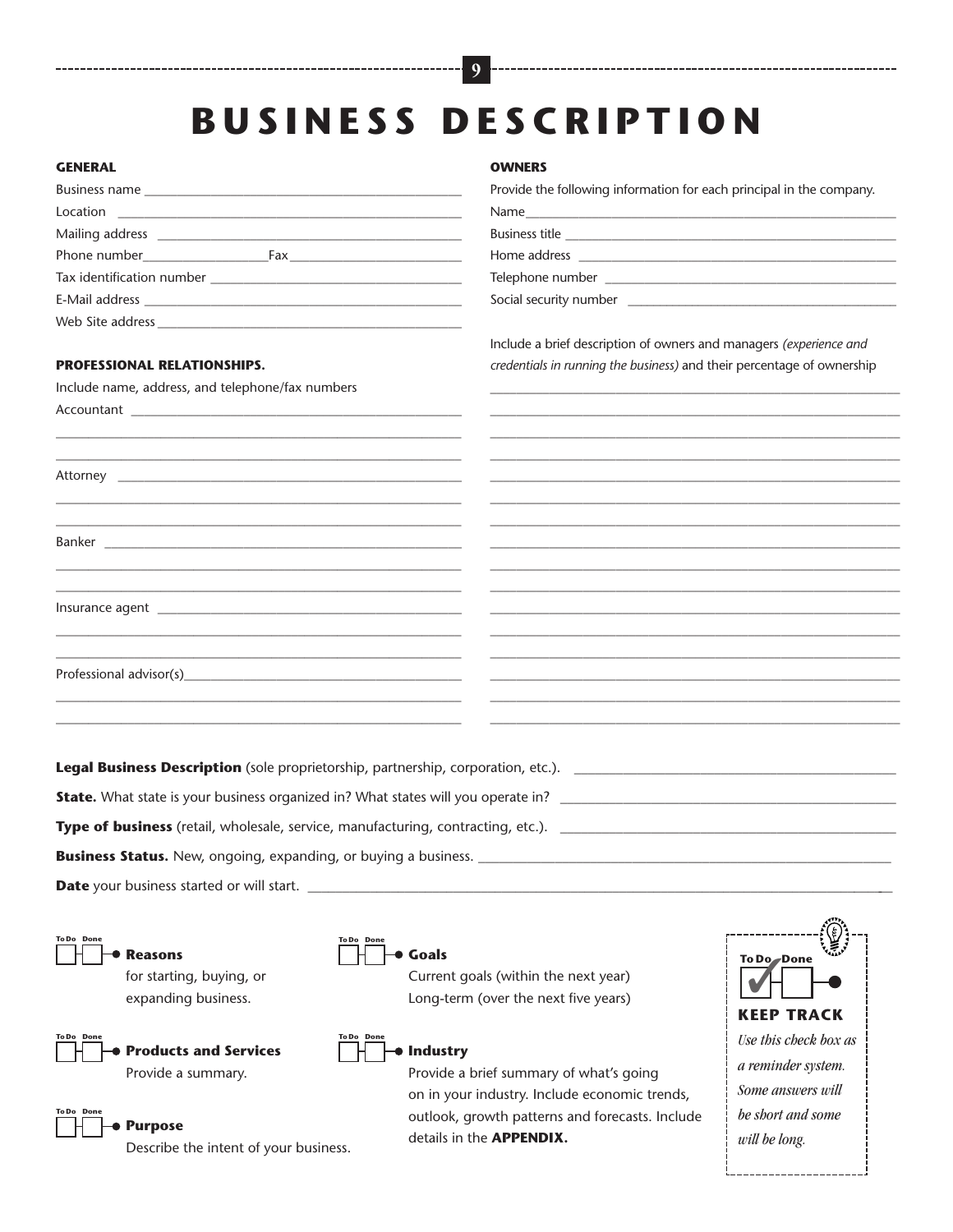### **M A N A G E R S & E M P L O Y E E S**

**10**

**To Do Done**

#### **Managers**

**To Do Done**

**To Do Done**

• How many departments and managers do you need? What are their functions? • If there are gaps in your management team, explain how they will be filled. Lenders also like to see a back-up plan. If you die or can no longer work, who will run the business and repay the company's debts? One solution is to buy enough life insurance to cover the business debt.

#### **Employees**

• How many part-time and full-time employees are needed to run the company? *It's a good idea to develop an organizational chart (example below).*

• How and where will you find employees and keep them? **To Do Done**

#### **Costs To Do Done**

• Include managers' job descriptions, salaries, benefits and resumes in the **APPENDIX.**

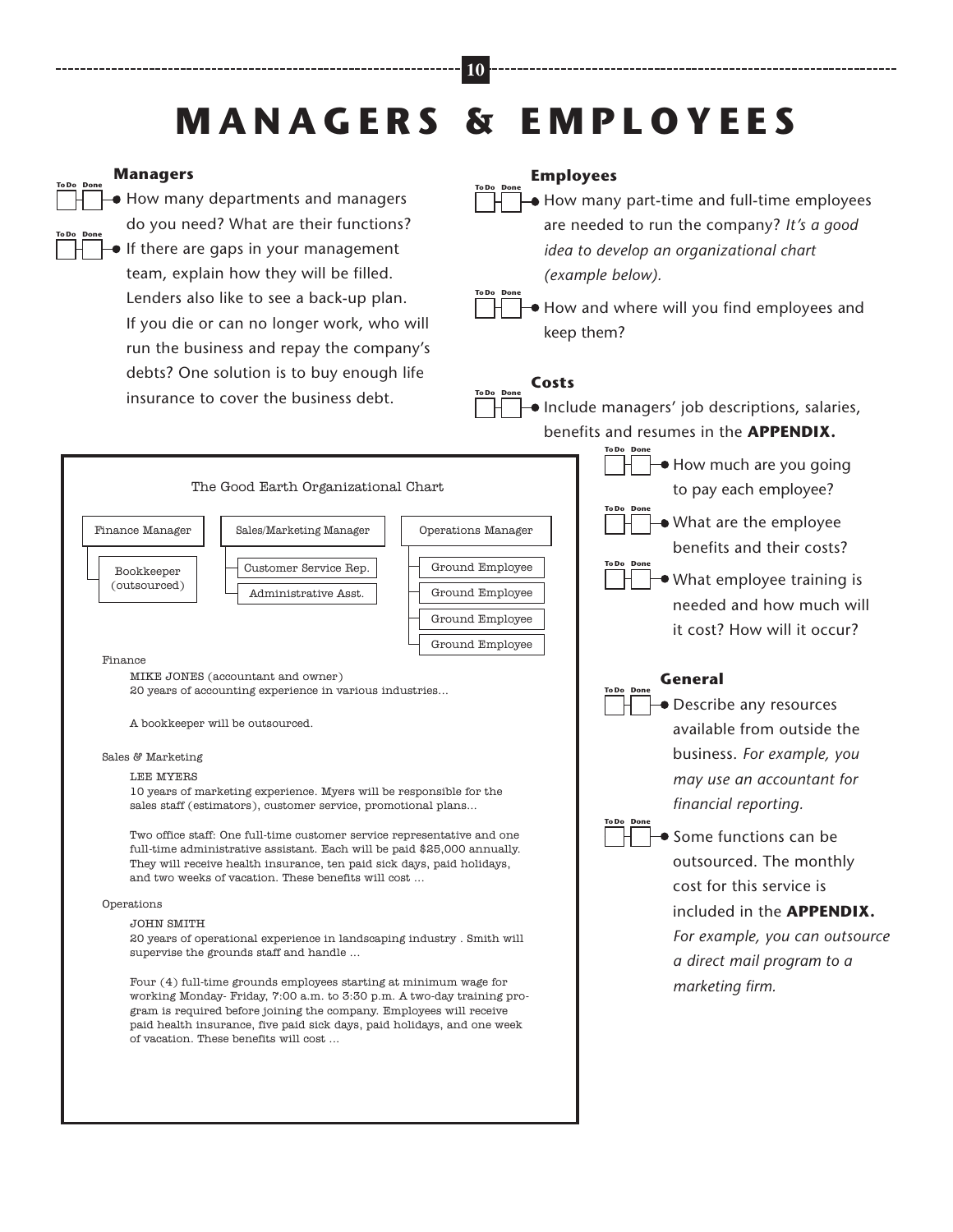

**To Do Done**

**To Do Done**

**To Do Done**

**To Do Done**

# **OPERATIONS & LOCATION**

**11**

#### **HOW WILL YOUR BUSINESS OPERATE?**

• How will the product be produced and sold? How will your services be rendered? • What months, days, and hours will your business be open? Is the business seasonal? If so, show how you will adjust your time,

schedule, inventory, and personnel. • What furniture, fixtures, equipment and machinery is needed? Will it be bought, leased, or rented? Include proposed purchases in your **APPENDIX**.

#### **SUPPLIERS**

- **•** If you need suppliers and other companies to complete your product or service:
	- ❯ What and how much will you need?
	- ❯ Where will you get these products and services?
	- > How much will they cost?
	- ❯ What system will you use for materials processing and inventory control?
- Include in the **APPENDIX** details about your suppliers, including names, addresses, products or services supplied, costs/quotes, delivery/shipping fees and turnaround, terms of sales, contracts, and a purchasing plan. **To Do Done**
- If you've requested financial, managerial, or technical assistance from your suppliers, include details in the **APPENDIX**. **To Do Done**

#### **LOCATION To Do Done**

- What kind of space does your business need?
- ❯ Why is the area and location desirable?
- ❯ Does this location affect your costs?
- ❯ How much are utilities, taxes, and other expenses?
- > Is it easily accessible? Is public transportation available? Is there adequate parking?
- ❯ Does your business comply with zoning laws?
- ❯ Do you own or lease the building? Include zoning statements from local government in the **APPENDIX** and approval letters from local and state inspectors. If owned, provide a copy

of the deed in the **APPENDIX**. If leased, the term of the lease must be renewable to match the loan period you are requesting. Include a copy of the lease (or proposed lease) with terms, conditions, length, and cost in your **APPENDIX**.

- ❯ Are improvements, renovations, furniture, fixtures, equipment or machinery necessary? Show quotes in the **APPENDIX**.
- > Retailers:
	- > Research and show traffic patterns in the **APPENDIX**.
	- > What other businesses are in your immediate area?
- ❯ Wholesalers, manufacturers and other businesses:
	- > Are you located near your customers and suppliers?
	- > Do you have easy access to major highways, railways, and airports?
- Provide photos and a summary of your location including a floor plan, blueprint or plot plan (if building) in the **APPENDIX**.

#### CLOTHES WITH CLASS

We are a school uniform shop. Business hours will be from 10 to 5, Monday through Saturday. Our plan is to purchase fixtures to display uniforms and furniture to create a relaxed retail atmosphere. A computer system to track customer purchases and inventory will be leased. These costs are included in the Appendix.

Our stock will come from three suppliers — two national and one local. Local supplies will be delivered by truck, with the remainder of goods coming via UPS. Information on our proposed suppliers and purchases may be found in the Appendix.

The five-year lease we have signed on a 1,500 sq. ft. building is included in the Appendix. The building is located within 15 miles of 22 private and parochial schools who require uniforms that we will stock. Our building is on a major thoroughfare, conveniently located right off Highway 93.

A floor plan of the building is included in the Appendix. We have divided the area into retail space and warehousing/office space. 700 sq. ft. will include retail displays, three dressing rooms, restroom facilities and two purchasing counters. The remaining 800 sq. ft. will warehouse stock. It includes a delivery receiving area, two offices, and a small employee lounge with restroom. The 20-space parking lot is adjacent to the building.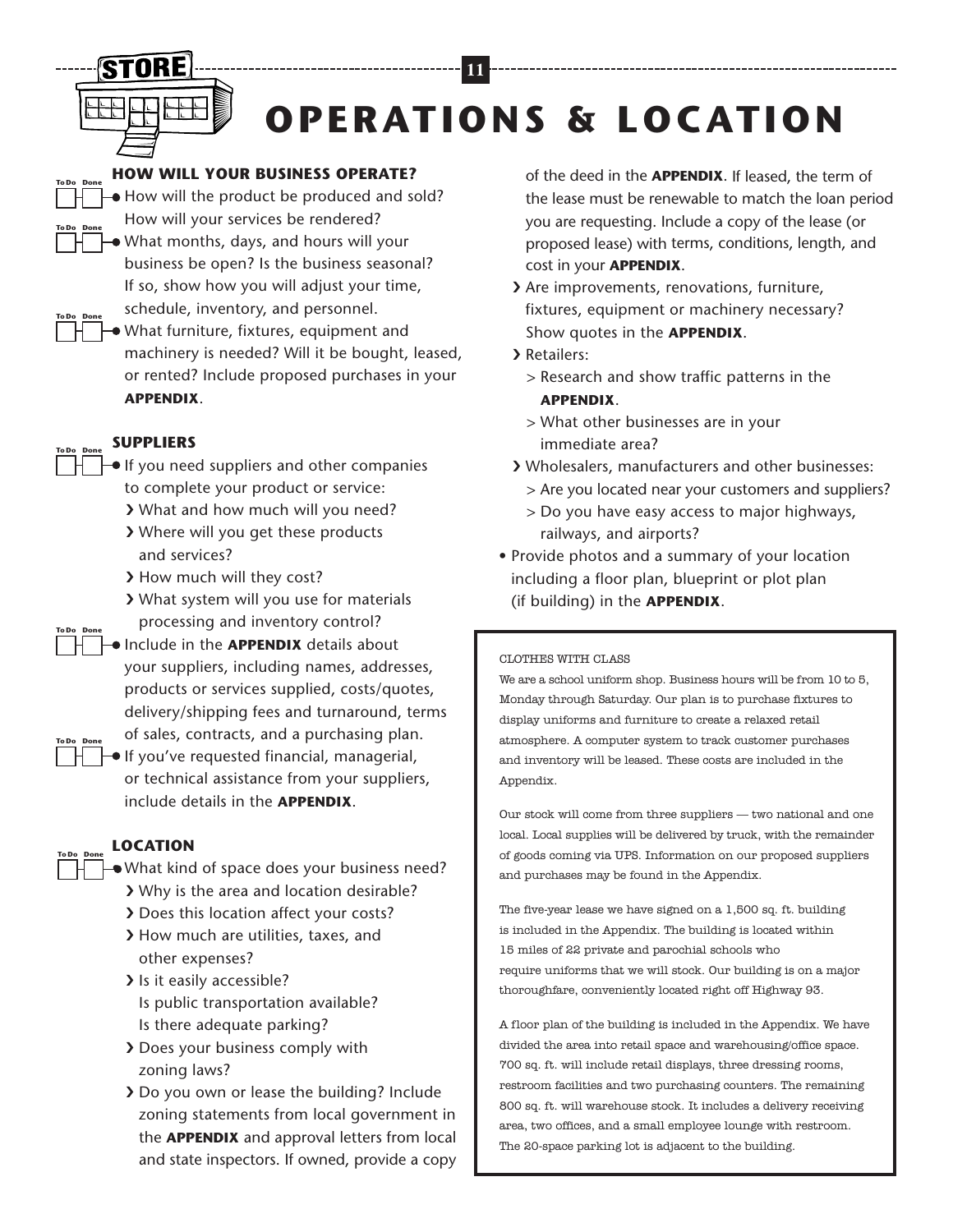# **M A R K E T I N G**

**MARKETING** has been defined as **"the activity of presenting products or services to customers and potential customers which makes them eager to buy."** Especially in today's crowded marketplace, where competition is fierce, savvy small business owners should never underestimate the power of smart marketing. The right product or service at the right price is only the beginning. You must also identify your audience, promote your product and find the best distribution method.

#### **THE PRODUCT OF ALL YOUR HARD WORK**

First and foremost, believe in the success potential of your product or service. Then think about things like:

- Benefits of your product. If you're not clear on them, no one else will be.
- Research and development. Will you need it? If so, include detailed plans and costs in the **APPENDIX**.
- What licensing requirements, restrictions, registrations or regulations affect your business?
- What about legal issues? Are there patents, copyrights or trademarks to think about? What are the costs involved?

#### **THE PRICE IS RIGHT**

Determining just the right price for your product or service is a delicate matter. Keep in mind that:

- The price will be affected by the quality of your product, customer demand and the competition (see page 15).
- The selling price must cover all your operating expenses (materials, labor and overhead) and also include a margin of profit. To determine what this is, you need to calculate your breakeven point (see page 30).

#### **PLAN TO PROMOTE, THEN PROMOTE YOUR PLAN**

Your promotional plan will be implemented with several marketing tools. These days, a web site is an increasingly important piece of the promotion pie. In addition, there are a handful of proven methods for promoting your product, such as:

• **Advertising** tells your target market about your product or service. But how do you approach it, with so many choices available? Which publications are best? Is radio and TV advertising where you should be? Researching web sites is a good place to start your advertising plan. Ask professional organizations for referrals when looking for designers and writers to help develop ads. Media buyers help you reach the biggest

audience for your dollar. When putting together your business plan, include advertising ideas, schedules and budgets in the **APPENDIX**.

- **• Direct Marketing** means contacting prospects by traditional mail, email or phone. Take, for example, a nature camp company that wants to mail out brochures. Buying a list of subscribers to an outdoor magazine seems smart. But measuring results is key. Say you mail 5,000 postcards and get 100 responses. That's a 2% response level. Of those, how many turn into orders or become clients? Keeping track of these things helps you determine which databases are best, and how much it costs to gain an order or client.
- **• Public Relations (PR)** is more than getting publicity. It's a great way to build an image or a brand identity. Through your business activities, you influence the attitudes of your audience. For example, your company makes sunblock, so you sponsor a sandcastle contest at the beach. In order to get publicity — media coverage at no cost to you — you send press releases with pertinent information well in advance to area newspapers, radio and TV stations.
- **• Promotional/Sales Material** rounds out the marketing picture. Items like a logo, a catalog, a price list, and business cards can position you as a polished marketer, helping the sales process go more smoothly. Think about what promotional materials you'll need and what they'll cost. Include samples, costs and ideas in the business plan **APPENDIX**.
- **• Trade Shows** can be a great way to get your product in front of people, to get leads and take orders. Shows can be a great place for your sales force to meet your customers in person. In addition, it's a chance for you to talk with others in your industry and share information. Many times, trade associations are present at shows, presenting an opportunity for you to gain valuable insights.

#### **FULL SALES AHEAD**

- **•** Who will sell your products?
- **•** Can you do it yourself or will you require a sales staff, reps, agents, brokers or wholesalers?
- **•** Think carefully about their compensation will they work for a salary, commission, or both? Include sales expenses in the **APPENDIX**.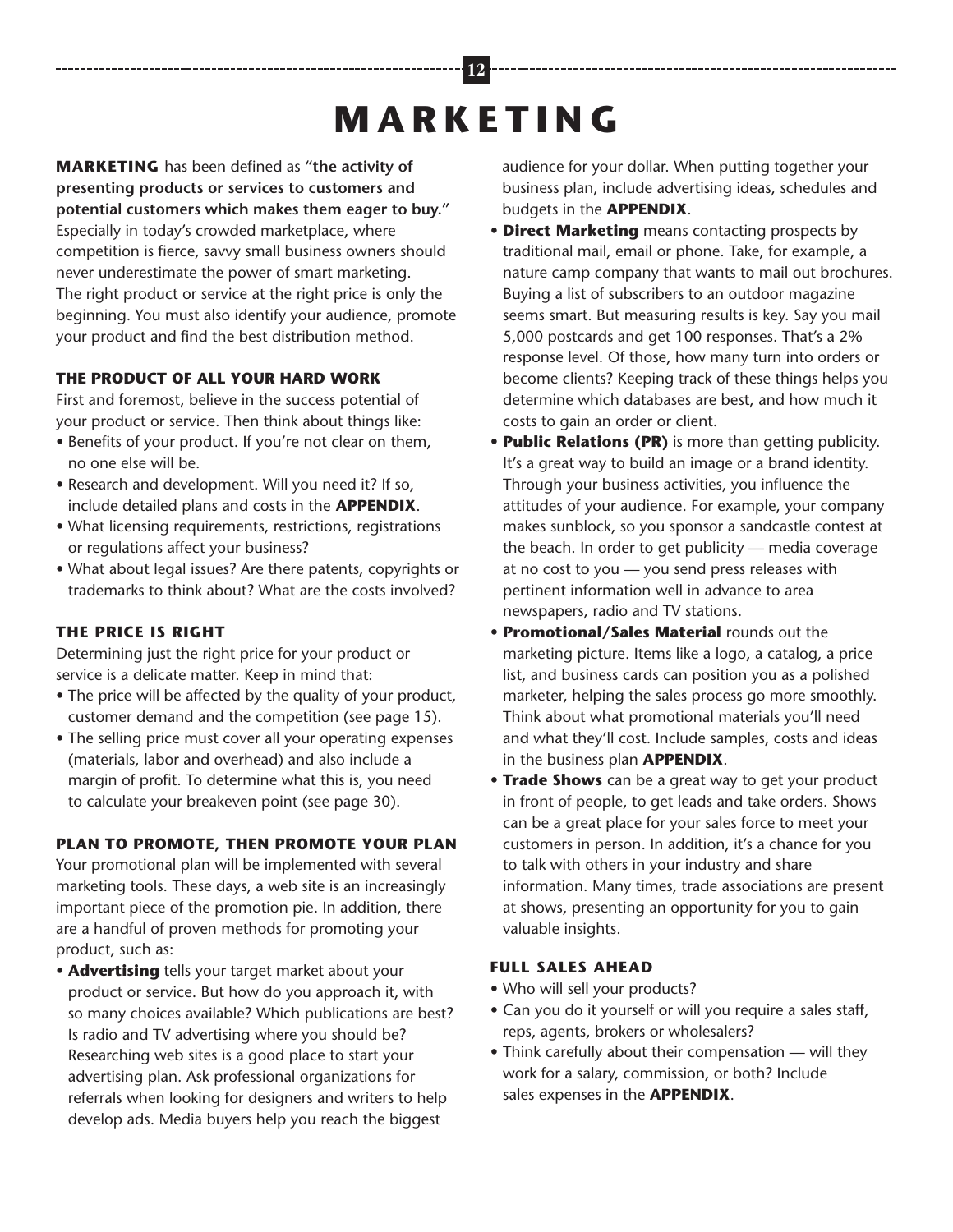# **M A R K E T I N G**

**13**

#### **KNOW YOUR CUSTOMERS**

**•** It is crucial to figure out who is most likely to use your product or service. These important



group or groups are your market or markets.

- **•** In most cases, slicing your market into smaller groups (called segments) is helpful in targeting them. For example, if your product is gourmet dog biscuits and you want to do a postcard mailing, you would naturally want to narrow your mailing list down to dog owners.
- **•** How do you get started gathering customer and marketing data? There's a wealth of knowledge on web sites, through case studies, in magazines, newspapers, reference books, trade journals and government statistics.

#### **QUESTIONS TO ASK YOURSELF**

- Where are your customers local, regional, national or international?
- What's the size or your target market? Is it small (ballet students in Des Moines, Iowa) or large (new parents across America)?
- When will your product be used daily, weekly, monthly? Is there a peak season or will demand be steady?
- If you're targeting consumers, what are the demographic similarities? Think about age, income, gender, education, type of residence, marital status, profession, lifestyle, hobbies and size of household.
- If you're targeting businesses, what size are you targeting? Know their annual sales, the number of employees and the number of locations. Be sure to identify the decision maker in the business. For example, if you're sending a letter to physicians, you should know that generally, doctors only get the mail that makes it past the office manager's desk.

#### **YOU'VE GAINED A CUSTOMER. NOW WHAT?**

- How will you get your product to the consumer? Consider the cost of product storage, packing material, handling and shipping.
- Will you accept credit cards? Determine (1) the cost of leasing or buying credit card equipment and (2) the percentage paid for credit card sales.
- Who will help customers with information requests, new orders, status inquiries and returns?
- Will you allow customers to pay you at a later date? What are your credit policies (for example, do you want invoices paid in 30 days)? What is your follow-up procedure for slow-paying customers?

#### MISS HARRIET'S SOUTHERN KITCHEN

#### **MARKET**

40,000 potential customers who live and/or work in Chicago's North End.

#### CUSTOMER PROFILE

Male and female, ages 18 – 85, singles, couples and families, household income of \$15K and up

#### ABOUT THE PRODUCT

Authentic, homemade Southern food cooked by Miss Harriet herself, who was born and raised in the South. Menu will consist of only 6 choices, taking the confusion out of the decision process.

#### DISTRIBUTION

Orders will be filled quickly since the food will be prepared in the morning and kept hot throughout the day.

Customers may eat in the restaurant or take food with them. Phone and fax orders will be encouraged, so the food is ready when the customer arrives. Two employees will deliver.

Location is on a busy, two-way street that is close to a major subway stop, making it easy for customers to take food home.

#### **PRICE**

Our prices will be highly-competitive to similar take-out /eat-in restaurants in the neighborhood.

Prices will encourage bulk ordering (5 pieces or more). Complete meals - a main course and side dish - will be available.

#### ADVERTISING

Small ads placed in local publications will include discount coupons (costs are outlined in the Appendix).

#### PROMOTION

Menus and fax order forms will be available at the counter. A menu mailing will be sent three times a year to area residents (costs are outlined in the Appendix). Seven local businesses have agreed to place menus and coupons in their establishments.

#### PUBLIC RELATIONS

Press releases will be sent to the media, telling the story of a Southern woman cooking authentic food far away from home. A recipe contest - "Enter Your Best Southern Fried Chicken Recipe" - will encourage customer loyalty. The winning recipe will be featured as a menu item for a limited time.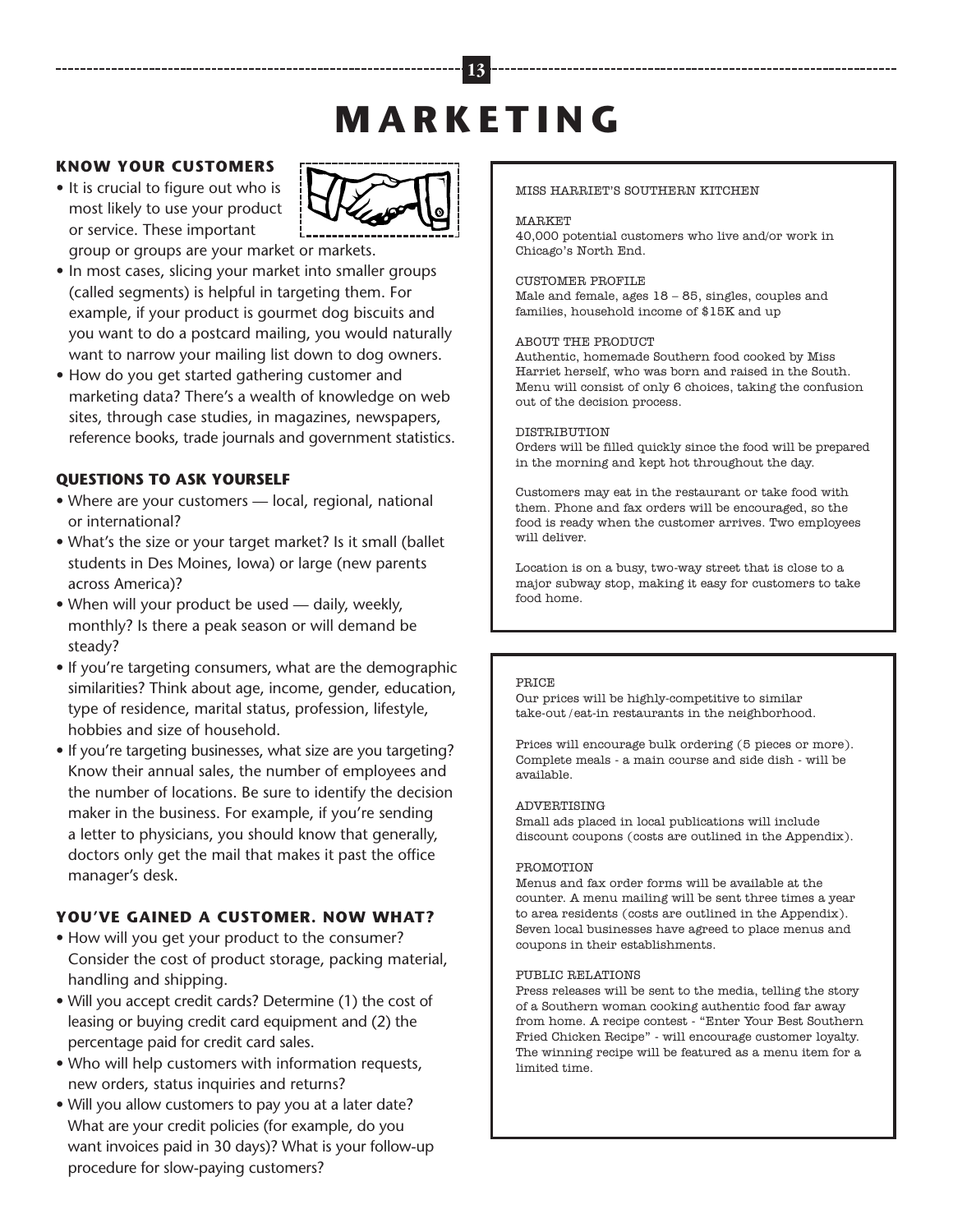# **M A R K E T I N G : W E B S I T E S**

**14**

#### **WHY DO I NEED A WEB SITE?**

These days, having a web site is like having a business card. Even a simple web site will:

- Act as a virtual storefront to sell your product or service
- Make your company more visible to a worldwide audience
- Position you as a resource for information
- Complement your other marketing efforts

#### **SET YOUR SIGHTS ON THESE QUESTIONS**

- What will your site name be? What if the name of your company is already taken?
- Who will help develop your site and how much will it cost?
- Will you use an Internet Service Provider (ISP) or host your own site?
- What information will be included on your site?
- Will your product or service be for sale on the site? Who will handle the transactions and fulfill the orders?
- What security barriers will be in place, to protect your company's information from outsiders?
- How will privacy be handled once you collect data from site visitors? How will the data be used?

#### **HOW DO YOU CREATE TRAFFIC?**

Think about ways you'll promote your site:

- Will you register with search engines so you come up in a search?
- Will you want a tracking program to monitor how many people visit your site?
- What about advertising on related web sites? What will the costs be?
- Will you allow other companies to place ads on your site? What will you charge?
- Will you consider exchange links with other sites that complement yours? (Visitors to your site can click on a link to their site, and vice versa)

#### **INVITE THEM BACK**

Attracting visitors to your site is one thing, but giving them a reason to return is quite another. Give some thought to these questions:

- How will you make your site "sticky?" appealing enough so visitors come back.
- What are the costs for maintaining your web site?
- Who will be responsible for updating the site? How often?
- Who will respond to email inquiries?

#### **NO SITE IN SIGHT?**

Even if you don't have a web site, you can still take advantage of the Internet by:

- Setting up an email account so you can send and receive information
- Asking other web sites to include your company information on their "link lists."
- Paying for ads on web sites that relate to your product or service

# **Web Sites**

Now You're Clicking

The internet's World Wide Web has changed marketing forever. These days, it seems that "www" is seen and heard everywhere. For companies large and small, the web is a powerful marketing tool that allows your marketing efforts to reach potential customers in your city, your state, the country and indeed the world.

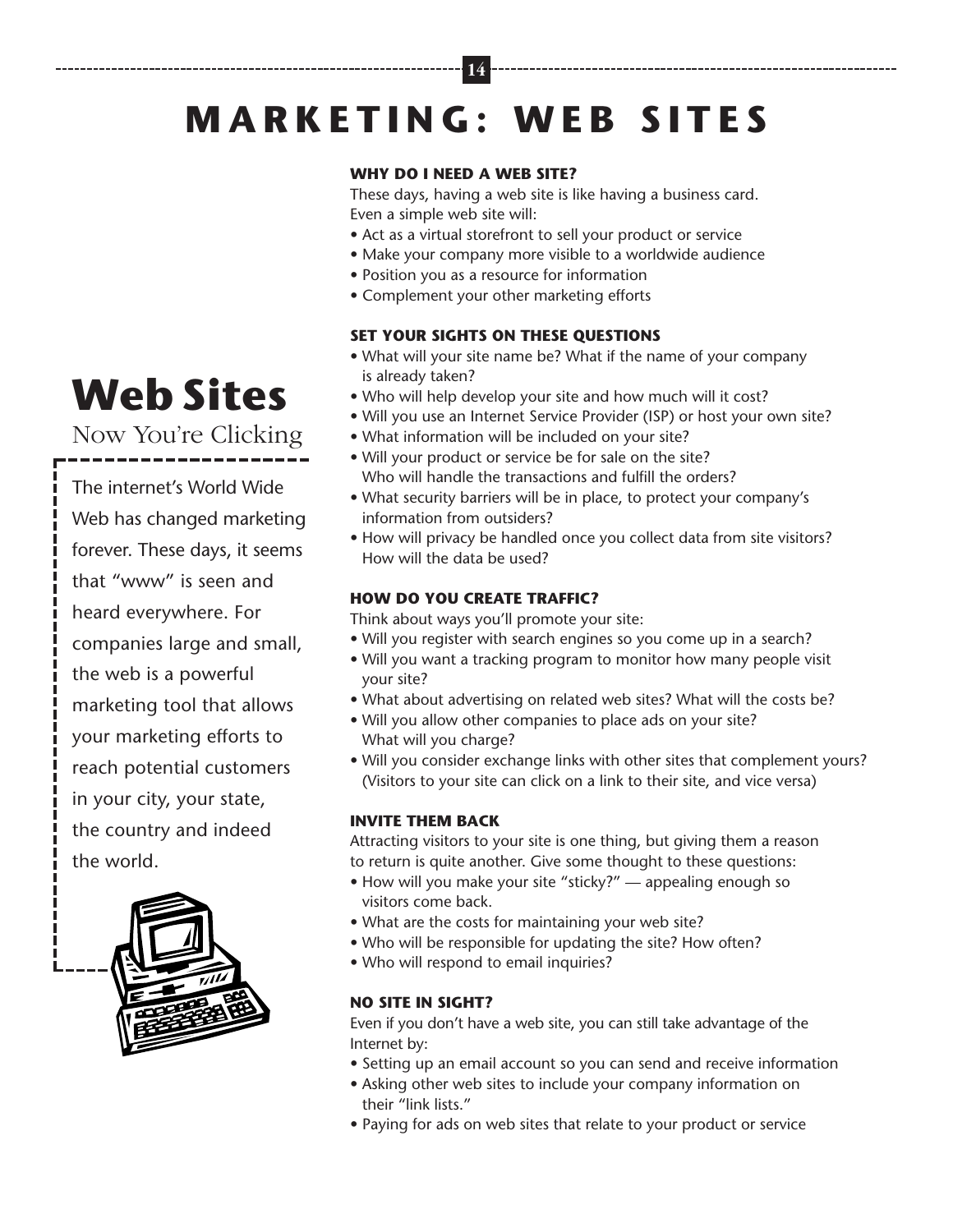# **M A R K E T I N G : Y O U R C O M P E T I T I O N**

**15**

#### **DON'T UNDERESTIMATE THE POWER OF THE COMPETITION**

Healthy competition is what makes the marketplace go around. Today's smart business owners not only know their competitors, but learn from them. By knowing what your competitors are offering customers, you can try to do

better. First and foremost, you must be clear on why a customer would buy from you rather than one of your competitors. This is called your USP — Unique Selling Proposition.

#### **PUT IT ON PAPER**

You'd be surprised how a competitive analysis can help you understand the competition. Include as many of your competitors as possible. Each competitive analysis should show:

- How your business is better and different. Include factors such as quality, service, price/value, creativity, flexibility, prestige, knowledge and innovations.
- Ways in which your business is the same as your competitor.
- The strengths and weaknesses of your competitors. How are they performing? Are they strong or weak, and why?
- The pricing differences between you and them. Is a cheaper product available? If so, why is yours more expensive? In the **APPENDIX** of your plan, show products and price comparisons.
- Ways your competitors promote their business. Include ads, events, sales, web sites and anything else they use.

#### **KEEP A LEVEL HEAD**

When thinking about your competition, be careful not to put too much

emphasis on "stealing" customers or market share from them. It's healthy to know how much of the market you need to gain from your competitors, but be sure you can meet the demand when you do.

Competitive Analysis for TAIT'S ALL-NATURAL LAWN COMPANY

Tait's offers chemical-free, family-safe fertilizers, plant growth and weed-control products. Our products are so safe, customers can let their children play on the lawn immediately after treatments.

Tait's All-Natural, with a mix of 20 full-time and part-time employees, intends to grow, if you will, with a solid base of homeowners. In addition, we are prepared to handle commercial contracts.

#### COMPETITORS:

Tait's All-Natural has three competitors in the local area; two are family-owned with over 20 years of experience.

Not one of our three competitors offers natural products, nor do they sell plants, bushes and trees grown with natural products. We will be the only business in our category.

| NAME                 | LOCATION    | COMMENTS                                                                                                                 |
|----------------------|-------------|--------------------------------------------------------------------------------------------------------------------------|
| The Good Earth       | Memphis, TN | Family-owned business, 25 years<br>old, 30 employees, good location                                                      |
| Landscapes Unlimited | Memphis, TN | Medium-sized business, new<br>facility looks clean and modern                                                            |
| Reggie & Ruth        | Memphis, TN | Twenty-year old company, but their<br>small size (only three employees)<br>prevents them from gaining large<br>projects. |

This example represents a pared down version of a Competitive Analysis.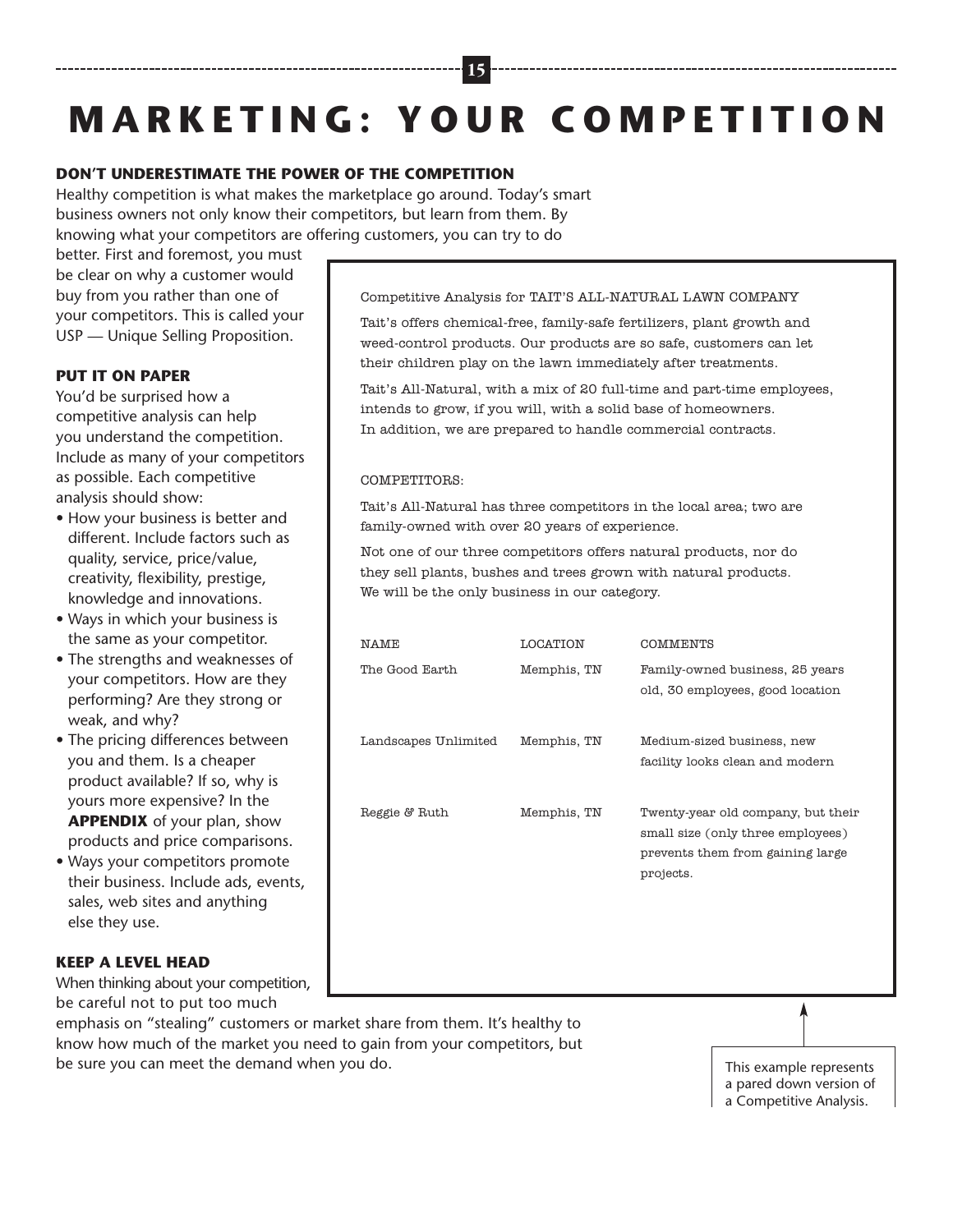# **B U Y I N G A B U S I N E S S**

**16**

#### **QUESTIONS THAT NEED ANSWERS:**

- Why is the business for sale?
- What is the value of the business?
- What are the company's products and services?
- Who started the business? What is the history of the business? Where is it located and where are its customers located?
- Has the competition increased or changed (see page 15)?
- What sales and marketing plans have you seen? What are the business' sales trends? How will you increase sales?
- Will you hire new employees and managers or use the existing staff?

#### ✓ **C H E C K L I S T for buying a business**

**To Do Done**

- Talk to the business' customers and suppliers. **To Do Done To Do Done**
- Review financial statements and tax returns from the last 3 years. **To Do Done**
	- Develop a purchase and sale agreement which shows:
		- ❯ the purchase price components down payment, allocation of the price, and how it will be financed

#### ORANGE DOT MACHINE

PRODUCT: machining services for the seller's railroad product line

OWNERS: Jack Reich and Tom Wallis, both of whom want to retire

LOCATION: Western Connecticut. The building's landlord is Reich Holdings, LLC (see Appendix Section 9, "Business Location")

LEGAL STATUS: S Corporation registered in Connecticut

HISTORY: Started in 1982 as a division of a larger corporation.

CLIENTS: 200 companies in Connecticut and southern New England. (Commercial companies: 60%; military-related: 25%; railroad: 15%)

SALES: \$1.4 million in sales last year — a 30% increase over the previous fiscal year, due to an expanded product line and aggressive marketing. The quality of the equipment and caliber of the staff present an excellent growth opportunity.

MARKETING: The addition of a company web site, along with a formal marketing program, is expected to increase the customer base and expand the service area.

PURCHASE PRICE: \$500,000 includes \$475,000 in assets (see appraisals in the Appendix) and \$25,000 in good will. An additional \$50,000 is needed for working capital. Refer to our Loan Request and Cash Flow Analysis.

TRANSFER TERMS: As of the closing, all Accounts Receivable and Payable will be the current owners' responsibility. Work-in-progress inventory will be consigned to the buyer, then completed on a labor-only basis. When the product is completed, future revenue will be kept by the new owners.

LIABILITIES: The assumption of capital lease obligations (see Appendix)

- ❯ how the business will be conducted until purchased
- ❯ the liabilities you are assuming including accounts payable, loans, leases, contracts, taxes, and legal
- If the value of the assets your are buying including Accounts Receivable (quality and the age of the invoices), inventory (value and age), machinery/equipment/furniture/fixtures (age, condition, and value), patents/trademarks, and real estate.

If that the purchase and sale agreement is subject to financing and inspections

- Know how you will finance the business. Is the seller willing to finance all or any of the business (especially the goodwill - the difference between the value of hard assets and the business' purchase price)? What are the terms, rates, and conditions? Develop a Loan Request (see page 18).
- Determine who will pay for closing costs including legal services, points, appraisals and environmental inspections. **To Do Done**

In your **APPENDIX**, include pictures of the business location, a detailed description and appraised value of the building, inventory and equipment, assets and liabilities, inspection reports, and any patents/trademarks. Also include the purchase-and-sale agreement and any legal documents.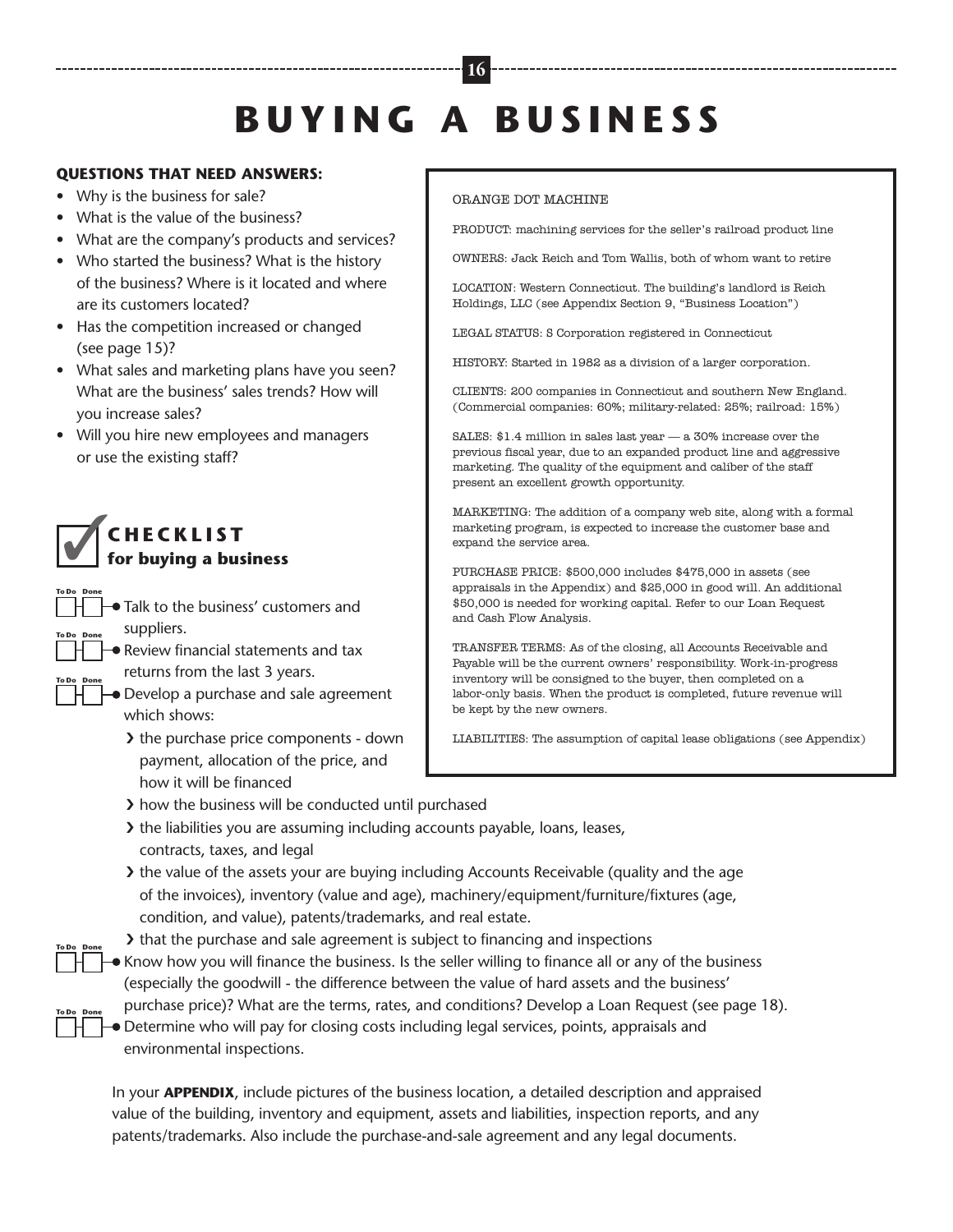# **B U Y I N G A F R A N C H I S E**

**17**

#### **BUYER, BE AWARE**

A franchise is a legal, business relationship between a franchiser (Burger King, for example) and the franchisee (you). The franchiser owns the right to the business name, and sells that right to you. In return, you sell products and services supplied by the franchiser.

The advantages of buying a franchise can be appealing. You get an established business presence. And since many of the decisions and products come from the franchiser, your risks are reduced. You are also provided with a range of support services, such as site selection, training, supplies and advertising/marketing plans.

#### **THE DISCLOSURE DOCUMENT: READ IT CAREFULLY**

The Federal Trade Commission (FTC) requires sellers of franchises and other business-opportunity ventures to provide a Disclosure Document to prospective buyers. In it, you should find detailed information that explains how business between you and the franchiser will be conducted.

It is crucial that you read this document very carefully, as many times as you need to, because it contains important information — audited financial statements, your start-up and ongoing costs, and locations of other franchises. It will clearly explain the responsibilities of the buyer and the seller. Have your attorney read through it as well.

The Disclosure Document must be given to you in advance so you can gather and consider any and all information you need to be sure your decision is an informed one.

### Top Ten Questions To Ask Before Buying a Franchise

- 1 How many franchises are there and how many in your area? Don't be afraid to ask for a list, then to visit as many as you can. If possible, speak with the owner(s) about some of the real-world realities of running the business.
- 2 How long has the franchiser been in the industry? Ask how long they have been selling franchises.
- 3 How financially healthy is the franchiser? You have a right to see their financial statements, which should be included in the Disclosure Document. Make sure you are comfortable with all the numbers.
- 4 What does your initial cost cover? Discuss things like the licensing fee, training, equipment, starting inventory and promotional fees. Find out if the land will be purchased or leased, and whether the building will be constructed or renovated.
- 5 Will the franchiser help finance the business? If so, you still need to develop a business plan with financial projections.
- 6 What ongoing costs will you pay the franchiser? Discuss royalties, training, insurance and advertising.
- 7 Will you be required to buy supplies from the franchiser or their designated suppliers? Will prices be competitive?
- 8 Do any restrictions apply when competing with the competition?
- 9 What is the length of the partnership? Be clear about the terms covering renewal rights.
- 10 Do you have the right to resell the franchise?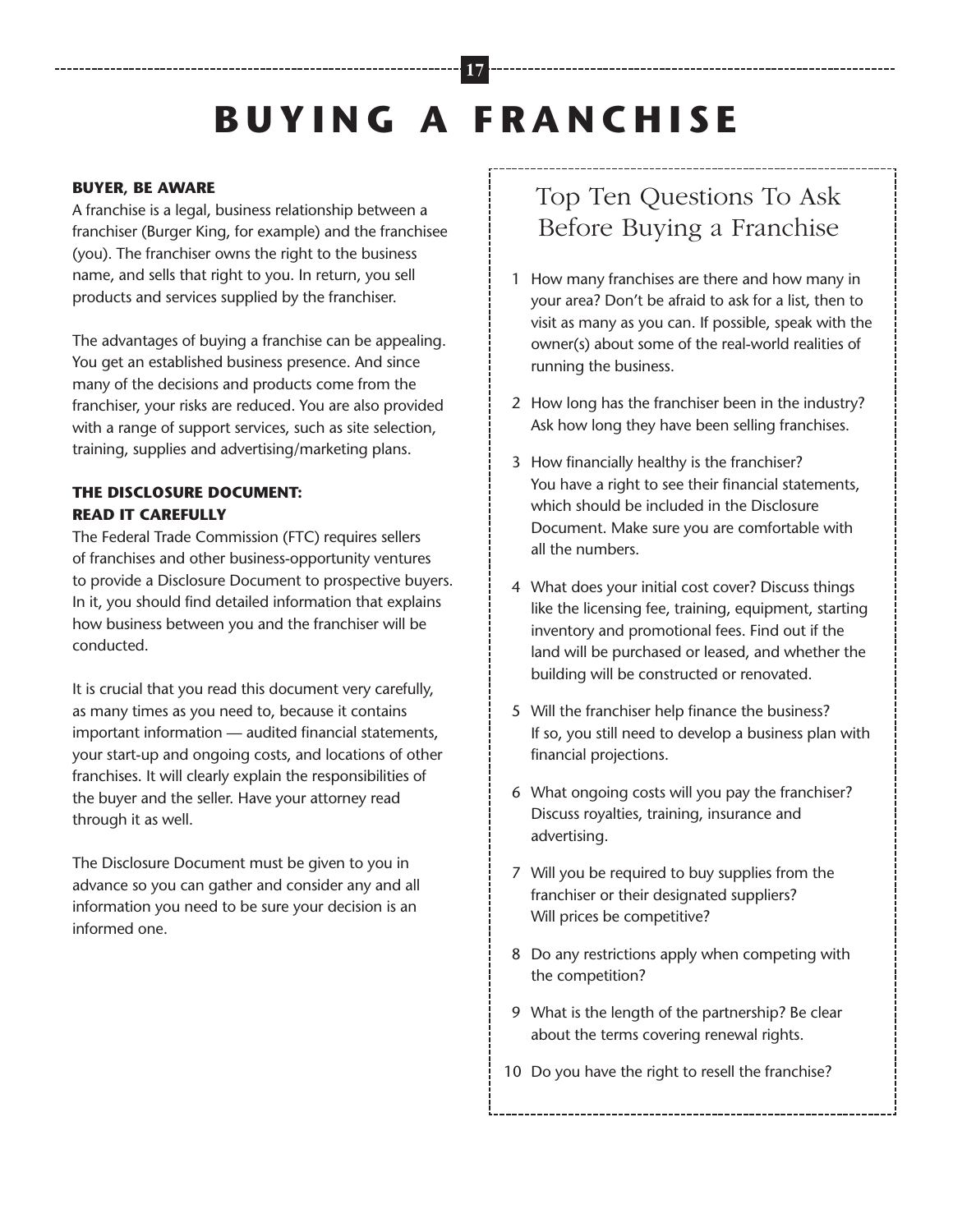# **L O A N R E Q U E S T**

**18**

#### **HOW MUCH WILL YOU NEED?**

You must invest 25% - 50% of your own money.

Show how much and where your money will come from. Also provide information about money coming from investors. Show how much money you are requesting from the lender.

#### **HOW WILL THE MONEY BE USED?**

Uses include inventory, furniture, fixtures, equipment, machines, repairs and improvements, and working capital (money for the business' day-to-day activities). Your business' income (and other money) must cover your expenses. You need more money if your expenses are more than your income. Use of funds must be fully documented with quotes in the **APPENDIX** (include a breakdown of machinery, equipment, fixtures and furniture).

| <b>AMOUNT NEEDED</b>                         |                         |
|----------------------------------------------|-------------------------|
| • Amount Requested                           | \$                      |
| • Owner's Investment                         | \$                      |
| • Other Investors                            | \$                      |
| Total                                        | \$                      |
|                                              |                         |
| USE OF FUNDS                                 |                         |
| Inventory                                    | \$                      |
| • Working Capital                            | \$                      |
| Equipment, Machinery, Computers<br>$\bullet$ | \$                      |
| • Furniture & Fixtures                       | \$                      |
| $\bullet$ Other                              | \$                      |
| • Real Estate                                | $\overline{\mathbb{s}}$ |
| Total                                        | \$                      |
|                                              |                         |
| Repayment                                    |                         |
|                                              |                         |
| Source: Business Cash Flow                   |                         |
| • Collateral:                                |                         |
| - Accounts Receivable                        | \$                      |
| - Inventory                                  | \$                      |
| - Equipment $\mathcal C$ Machinery           | \$                      |
| - Furniture & Fixtures                       | \$                      |
| - Equity in Real Estate                      |                         |
| - Other                                      |                         |
| Total                                        | \$                      |
|                                              |                         |
|                                              |                         |

#### **HOW WILL THE LOAN BE REPAID?**

The lender wants to see the loan repaid from the business'

income. If necessary, the lender needs to know that the loan could also be repaid by selling an asset or by a cash infusion from an investor.

#### **IF YOUR LOAN REQUEST IS REJECTED, ASK:**

- Why it was rejected.
- If you can correct the problems and re-submit the request.
- If you should go to another lender or seek alternative financing.

#### **WHAT COLLATERAL ARE YOU OFFERING?**

Collateral is assets the bank has a lien on and will take if you can't repay the loan. Collateral can be personal *(savings, stocks and/or equity in personally owned real estate)* or business (*receivables, inventory, equipment)*.

#### **HOW LONG ARE YOU ASKING FOR REPAYMENT?**

- *•* **Short Term** *(less than a year):* Short-term loans are called Lines of Credit (LOC) or Revolvers and work like a credit card, with a pre-determined amount. Lines of credit are primarily used for working capital and must be paid in full within that year.
- *•* **Intermediate Term** *(1-10 years):* Like a car loan, payments are monthly. Use for buying the business, equipment, or for long-term working capital.
- *•* **Long Term** *(10 years or more):* Like a mortgage, used to buy commercial real estate, commercial vehicles, and heavy equipment.

### **Loan Decisions**

*The "1-2-3 Method" on page 30 helps you calculate your maximum loan amount.*

-------------------------------------

Lenders require appraisals of your collateral and they discount the value of your assets. The total *discounted* collateral amount must equal the total loan amount

| requested.   |                 |                 |                        |                            |
|--------------|-----------------|-----------------|------------------------|----------------------------|
| Typical      | <b>EXAMPLE:</b> | Market<br>Value | Discount<br>Percentage | <b>Discounted</b><br>Value |
| discounts    | • Inventory     | \$100,000       | 50%                    | \$50,000                   |
| include:     | • Fixed Assets  | \$50,000        | 50%                    | \$25,000                   |
| saleable     | • Accounts      | \$80,000        | 25%                    | \$60,000                   |
| inventory    | Receivable      |                 |                        |                            |
| at 50% or    | <b>Total</b>    | \$230,000       |                        | \$135,000                  |
| lower, fixed |                 |                 |                        |                            |

assets at 50% or lower, collectable

accounts receivable at 25% or lower, and furniture/fixtures/machinery/ equipment at fair market value

A maximum loan request of \$135,000 is based on the collateral value of their assets.

of book value (in the **APPENDEX** include the, model, year, serial number and fair market value).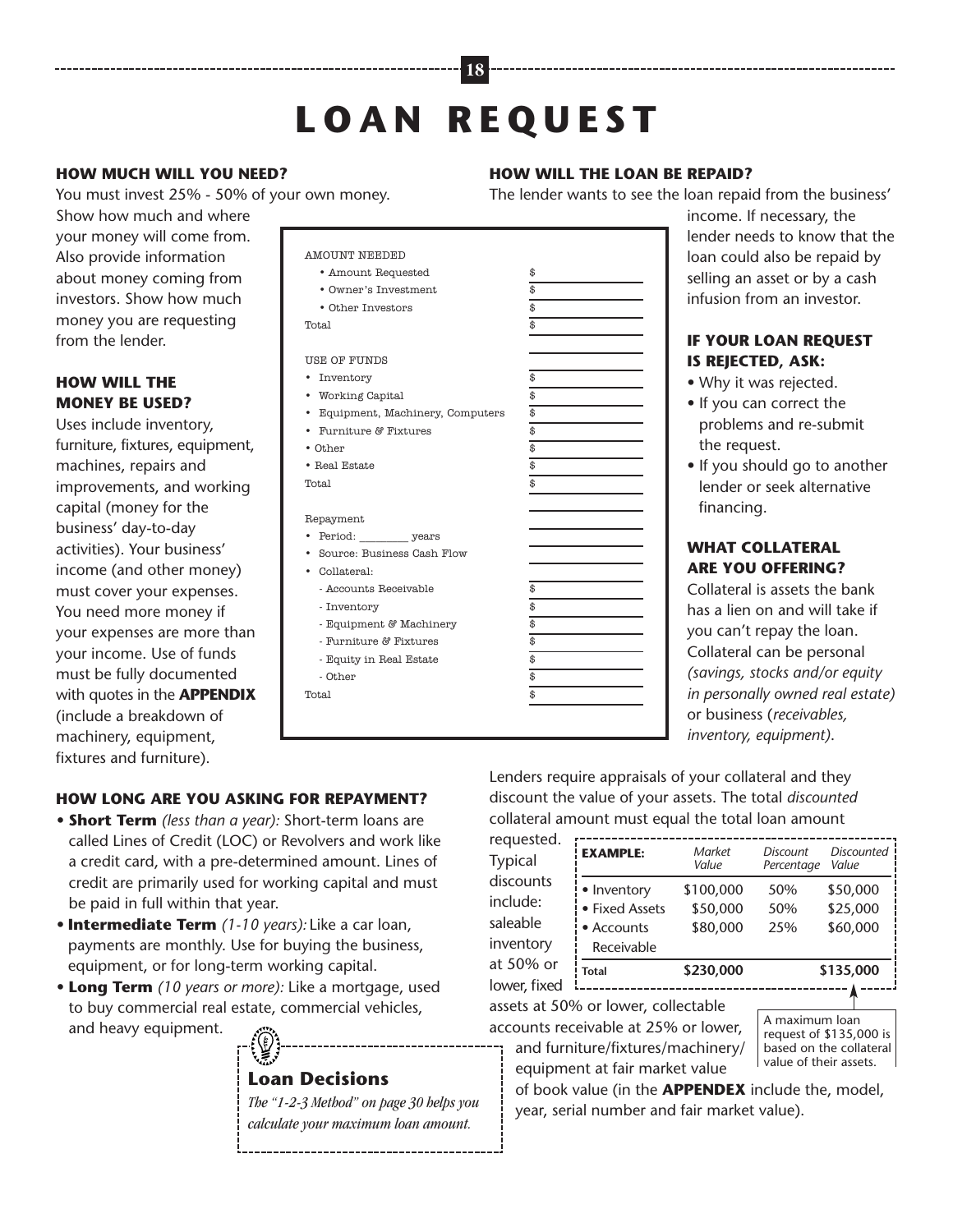# **F I N A N C I A L S**

**19**

#### FOUR FINANCIAL STATEMENTS ARE INCLUDED IN THIS SECTION:



**Personal Financial**<br>Statement **Statement** *Your own personal financial health will be carefully examined by the lender. See page 20.*



**Balance Sheet** *This is a snapshot of your business. A moment frozen in time. See page 22.*



**Income Statement** *Think of this as your business'"report card" over a period of time. See page 24.*



**Cash Flow Statement** *This will show how much money comes in and how much goes out. See page 26.*

### **ACCOUNTING METHODS**



*There are two ways to handle your accounting - accrual or cash.*

- *1. The cash method means you don't record a sale until you collect money, and you don't record an expense until you pay for it.*
- *2. The accrual method, the one lenders want, means:*
- *• Sales are made but payments are not immediately collected. Your customers pay later, which creates "accounts receivable."*
- *• Business purchases are made, but paid for later, creating "accounts payable."*
- *• Assets (like equipment) are depreciated over their lifetime. This is tax deductible.*
- *• Net Income does not always mean cash since money is tied up in accounts receivable and inventory.*

#### **HINTS FOR DEVELOPING FINANCIALS:**

- Make realistic assumptions. Lenders know there are risks, so explain how they will be handled. They like to see business owners who recognize and solve them. Make a record of your assumptions so you can prove to the lender that your projections are realistic.
- Show reasonable links between the past (if buying a business), actual, and future projections.

#### **WATCH FOR THESE COMMON FINANCIAL PROBLEMS:**

• **Limited capital**

Capital is just another word for money, and if there's not enough of it, it can lead to insufficient working capital (money for day-to-day activities). Don't try to make money stretch too far. Ask for more loan money, or cut down on liabilities and expenses.

#### • **Little or no record keeping**

You must keep meticulous records for yourself, the IRS, and your lender.

#### • **Failure to seek outside help**

Consult an accountant, gain business advisors, contact the Small Business Administration/SBA (www.sba.gov) or your state's Department of Economic Development (look in the phone book or search on the Internet). Your advisors' input is valuable but don't be totally dependent on them. Educate yourself. You should have a basic understanding of your company's finances. Know how to read your own financial statements and reports.

• **Poor management**

A business needs a good financial manager (within the company or an outside advisor). It's your money, so be very self-disciplined.

• **Reluctance to invest in the business**

Why should the lender stand behind you if you won't invest any of your own money? You must put a percentage of *your own money* into the company (usually 25% to 50%).

• **Failure to personally guarantee the loan repayment** If the business fails for any reason, the owners must repay the loan. Lenders need to be assured of your total commitment.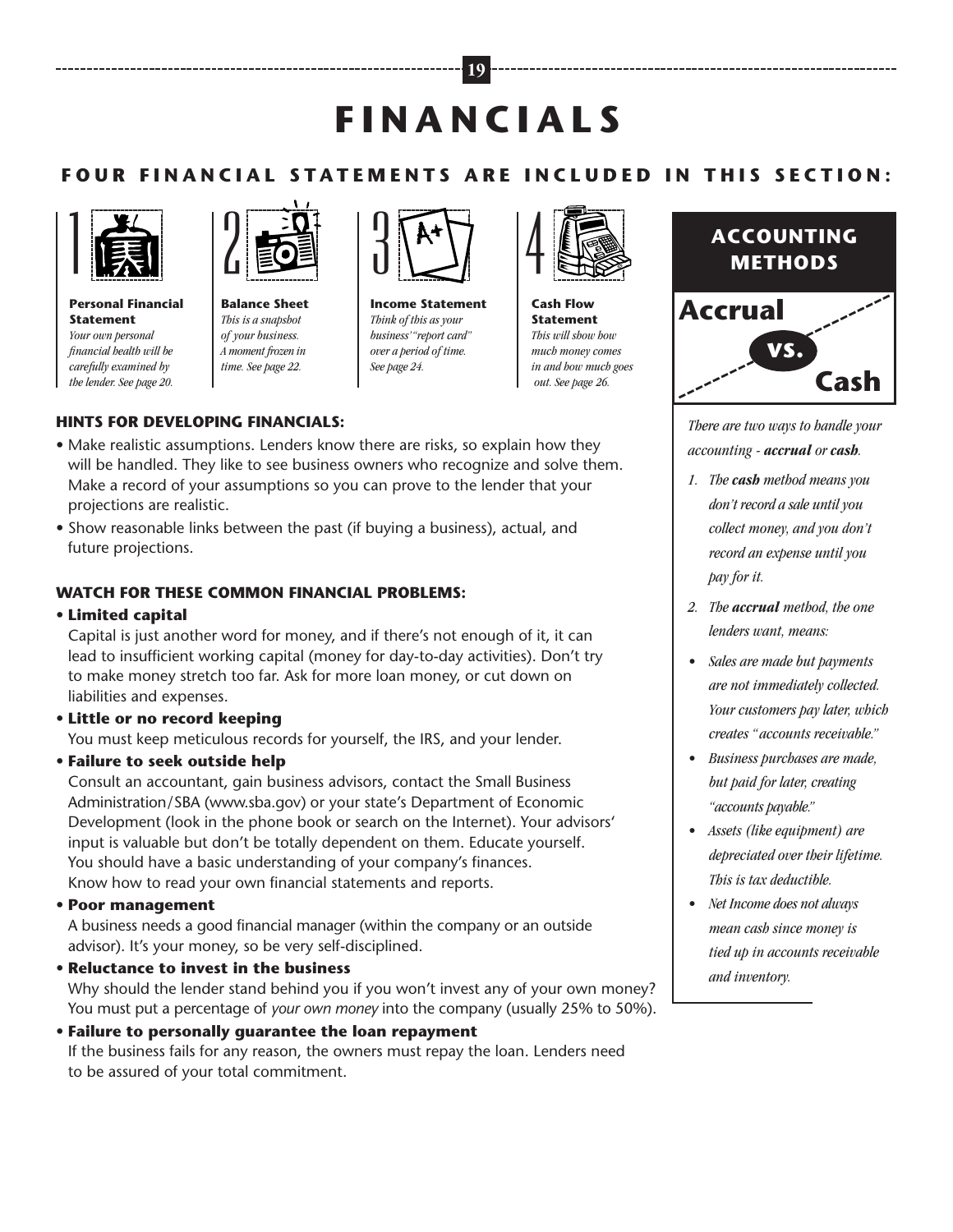

# PERSONAL FINANCIAL STATEMENT

#### **WHAT'S THE BIG IDEA?**

Personal financial health is carefully examined by the lender or investor.

 $\overline{1}$ 

Complete a Personal Financial Statement for each person listed in the business plan who will be guaranteeing the loan (partners, officers, stockholders). It's a good idea to order your credit report from the three credit bureaus and review it because lenders will scrutinize it. Be prepared to explain any negative reports.

Most lenders will supply you with their own Personal Financial Statement form, but the information they usually request is shown in this sample.

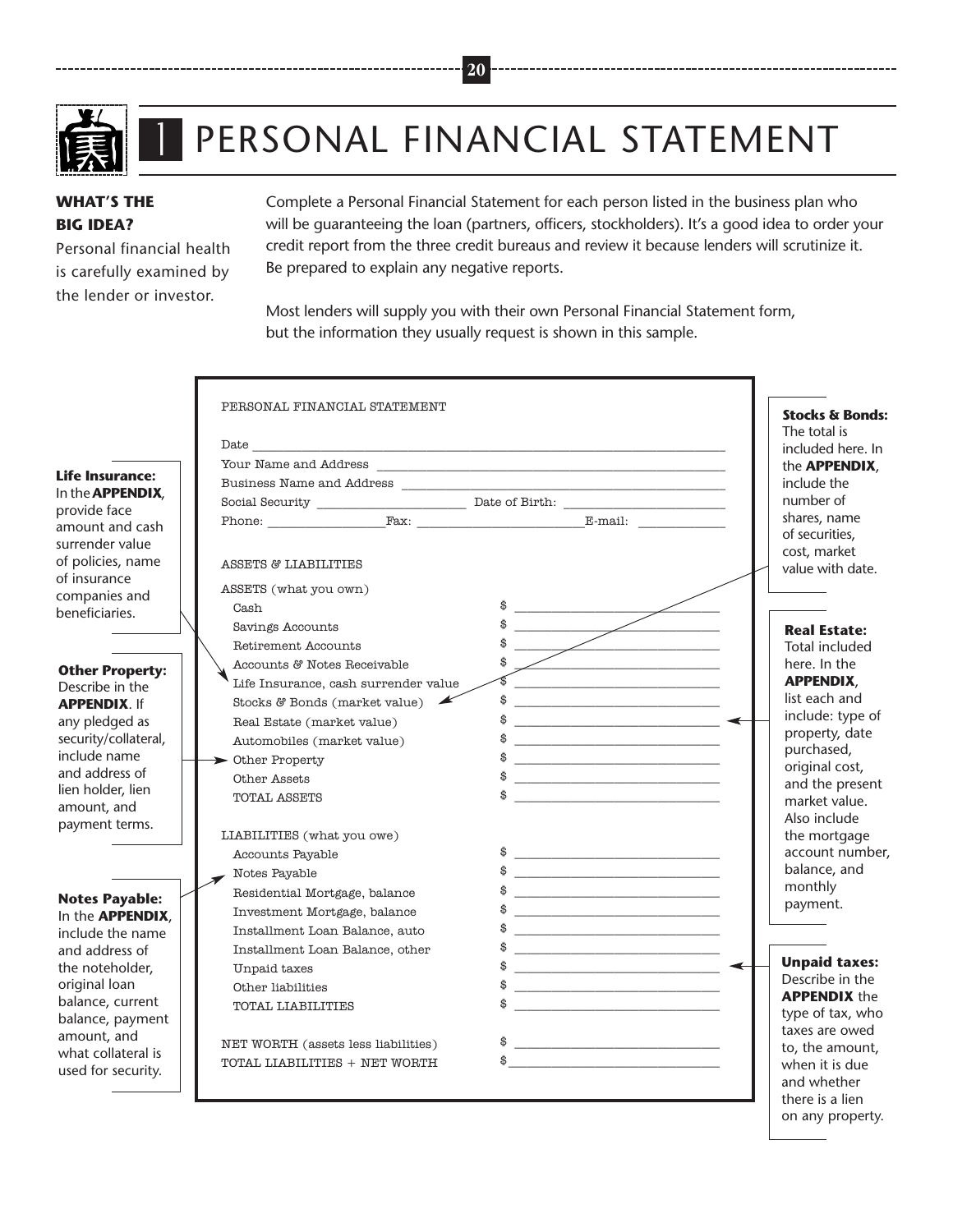#### PERSONAL FINANCIAL STATEMENT



In the **APPENDIX**, include copies of:

- Assets: life insurance statements, stocks and bonds, real estate, and personal property.
- Liabilities: notes payable, mortgages on real estate and unpaid taxes.
- Loans/mortgages: monthly payment amount and a copy of the last statement.
- Three years of tax returns for each owner.

**21**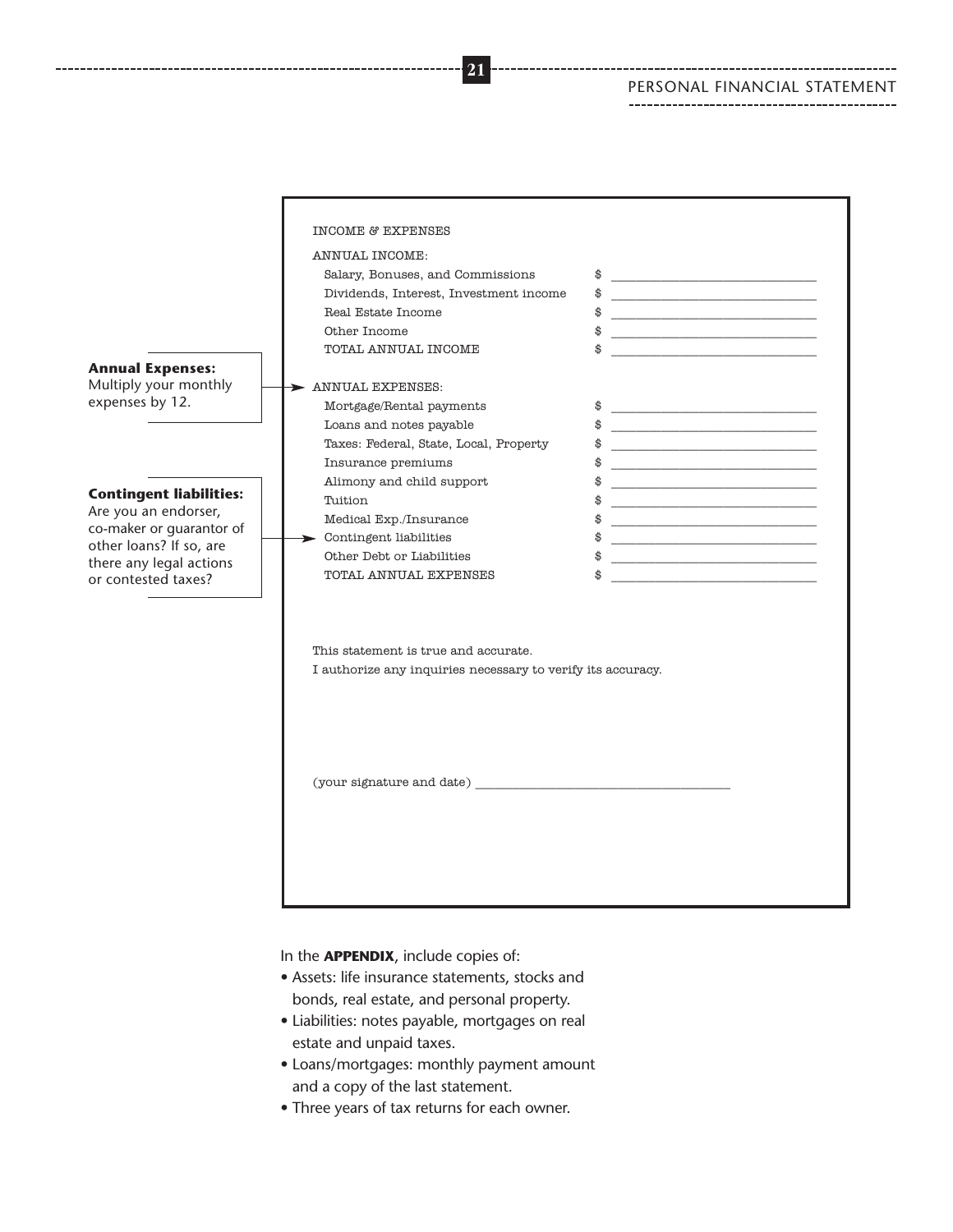

### BALANCE SHEET <u>ب</u><br>-

#### **WHAT'S THE BIG IDEA?**

The Balance Sheet is like a snapshot of your business, frozen for a second. The numbers change every day.



#### **Depreciation:**

Except for land, assets wear out. The value goes down and can be deducted. Values for assets are presented via a reserve for depreciation. Market value, or the price you could sell it for, will differ from this figure.

**Owners Investment:** Also called capital or common stock in

a corporation

**Total Capital:** Also called net worth

### YOUR BALANCE SHEET INCLUDES THE FOLLOWING:

#### **ASSETS**

*What the company owns*

Current Assets *Can be converted into cash in one year*

Accounts Receivable *Sales made but not collected*

Inventory *Inventory on hand, waiting to be sold*

Total Current Assets *Add up all of the Current Assets*

Non-Current Assets *Takes one year or more to turn into cash*

Fixed Assets *This includes property, plant, and equipment*

Less Depreciation *Subtract Accumulated Depreciation*

Fixed Assets (net) *Fixed Assets minus Accumulated Depreciation*

**22**

Advances to Owners *Money that owners take out of the business in the form of a loan to be repaid*

Total Non-Current Assets *Add up all the Non-Current Assets*

Total Assets *Add Current Assets and Non-Current Assets*

**LIABILITIES** *How much the company owes*

Current Liabilities *Liabilities due within one year*

Current Portion of Long-Term Debt *One year's worth of loan payments*

Note Payable *Due within one year* Accounts Payable (A/P) *Purchases not paid for*

Total Current Liabilities *Total all the Short-Term Liabilities*

Long-Term Liabilities *Due for more than one year*

Loan Payable *Due after one year's worth of payments*

Total Long-Term Liabilities *Total all the Long-Term Liabilities*

Total Liabilities *Add the Long-Term and Current Liabilities*

#### **CAPITAL OR NET WORTH** *The business' equity*

Owners Investment *Amount of money owners have invested*

Retained Earnings *Income earned and kept in the business*

Total Capital *Add Owners Investment and Retained Earnings*

Total Liabilities & Capital *Add Liabilities and Capital. Equal to Total Assets*

#### **Date:**

Include last three years' fiscal year-end statements and an interim statement (not more than three months old) in the **APPENDIX**. Start-up companies: Include an opening Balance Sheet (what the balance sheet will look like the *day after* the loan closes).

**These numbers should be the same.**

Max Computer Company Balance Sheet December 31, 2009 ASSETS Current Assets:<br>Cash . . . . . . . . . Cash . . . . . . . . . . . . . . . . . . . . . . . . . . . . . . . . 10,000 Accounts Receivable . . . . . . . . . . . . . . . . . . . . 75,000 Inventory (ending) . . . . . . . . . . . . . . . . . . . . 85,000 Total Current Assets . . . . . . . . . . . . . . . . . . . . . . . . . . 170,000 Non-Current Assets Fixed Assets . . . . . . . . . . . . . . . . . . . . . . . . . 140,000 Less Accumulated Depreciation . . . . . . . . . . (25,000 )Fixed Assets (net) . . . . . . . . . . . . . . . . . . . . 115,000 Advances to Owners . . . . . . . . . . . . . . . . . . . 6,000 Total Non-Current Assets . . . . . . . . . . . . . . . . . . . . . . 121,000 Total Assets (170 + 121) . . . . . . . . . . . . . . . . . . . . . . . . 291,000 LIABILITIES Current Liabilities Current Portion of Long-Term Debt. . . . . . . . . 6,000 Note Payable . . . . . . . . . . . . . . . . . . . . . . . . .100,000 Accrued Taxes . . . . . . . . . . . . . . . . . . . . . . . . 3,000 Accounts Payable(A/P) . . . . . . . . . . . . . . . . . . 41,000 Total Current Liabilities . . . . . . . . . . . . . . . . . . . . . . . .150,000 Long-Term Liabilities Loan Payable . . . . . . . . . . . . . . . . . . . . . . . . . 54,000 Total Long-Term Liabilities . . . . . . . . . . . . . . . . . . . . . . 54,000 Total Liabilities (150 + 54) . . . . . . . . . . . . . . . . . . . . . . . 204,000 CAPITAL OR NET WORTH Owners Investment . . . . . . . . . . . . . . . . . . . 20,000

Retained Earnings ...................... 67,000 Total Capital . . . . . . . . . . . . . . . . . . . . . . . . . . . . . . . . . 87,000 Total Liabilities & Capital  $(204 + 87)$  ................. 291,000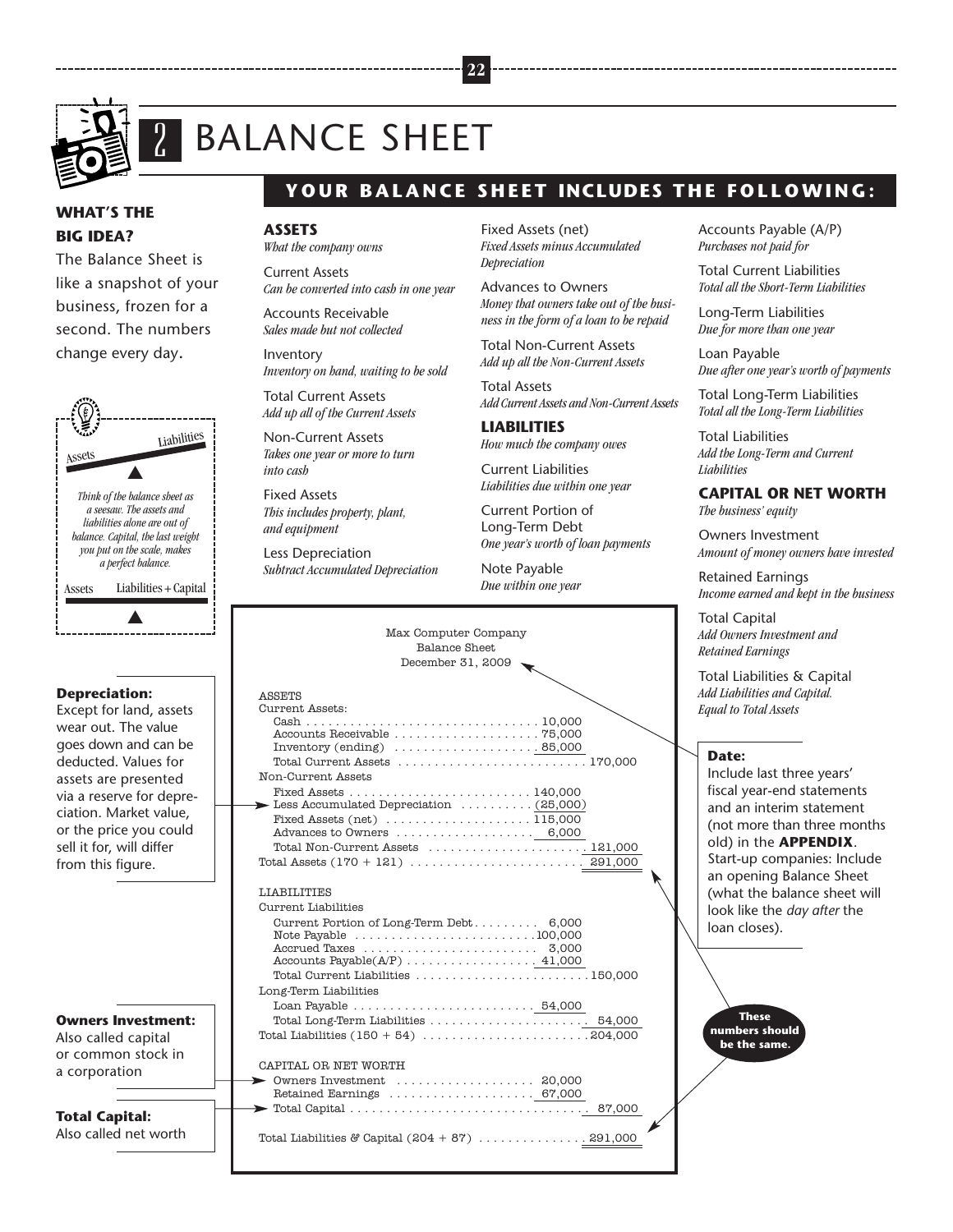BALANCE SHEET

| <b>BALANCE SHEET</b><br>date of statement                                                                                                                    |                                              |                                |
|--------------------------------------------------------------------------------------------------------------------------------------------------------------|----------------------------------------------|--------------------------------|
| <b>ASSETS</b>                                                                                                                                                |                                              |                                |
| Current Assets                                                                                                                                               |                                              |                                |
|                                                                                                                                                              |                                              |                                |
| Accounts Receivable $\dots\dots\dots\dots\dots\dots\dots\dots$                                                                                               |                                              |                                |
| Inventory (ending) $\ldots \ldots \ldots \ldots \ldots \ldots \quad$                                                                                         |                                              |                                |
| Other Current Assets \$                                                                                                                                      |                                              |                                |
|                                                                                                                                                              |                                              |                                |
| Non-Current Assets                                                                                                                                           |                                              |                                |
|                                                                                                                                                              |                                              |                                |
| Less Depreciation \$                                                                                                                                         | the control of the control of the control of |                                |
| Fixed Assets (net) $\dots\dots\dots\dots\dots\dots\dots$                                                                                                     |                                              |                                |
|                                                                                                                                                              |                                              |                                |
| Other Non-Current Assets \$                                                                                                                                  |                                              |                                |
| Total Non-Current Assets $\ldots$ ,,,,,,,,,,,,,,,,, $\frac{1}{3}$                                                                                            |                                              |                                |
|                                                                                                                                                              |                                              |                                |
| <b>LIABILITIES</b><br>Current Liabilities                                                                                                                    |                                              |                                |
| Note Payable $\dots\dots\dots\dots\dots\dots\dots\dots\dots$<br>Accrued Taxes \$                                                                             |                                              |                                |
| Accounts $Payable(A/P)$ \$                                                                                                                                   | the control of the control of the            |                                |
|                                                                                                                                                              |                                              |                                |
| Long-Term Liabilities                                                                                                                                        |                                              | <b>These</b>                   |
| Loan & Notes Payable $\ldots \ldots \ldots \ldots \ldots \ldots$                                                                                             |                                              |                                |
| $\textbf{Total Long-Term Liabilities} \; \ldots \; \ldots \; \ldots \; \ldots \; \ldots \; \textbf{.} \; \textbf{\texttt{\$}} \; \underline{\hspace{1.3cm}}$ |                                              | numbers should<br>be the same. |
| Total Liabilities                                                                                                                                            |                                              |                                |
| <b>CAPITAL</b>                                                                                                                                               |                                              |                                |
| Owners Investment \$                                                                                                                                         |                                              |                                |
| Retained Earnings \$                                                                                                                                         |                                              |                                |
| Total Capital                                                                                                                                                |                                              |                                |

**23**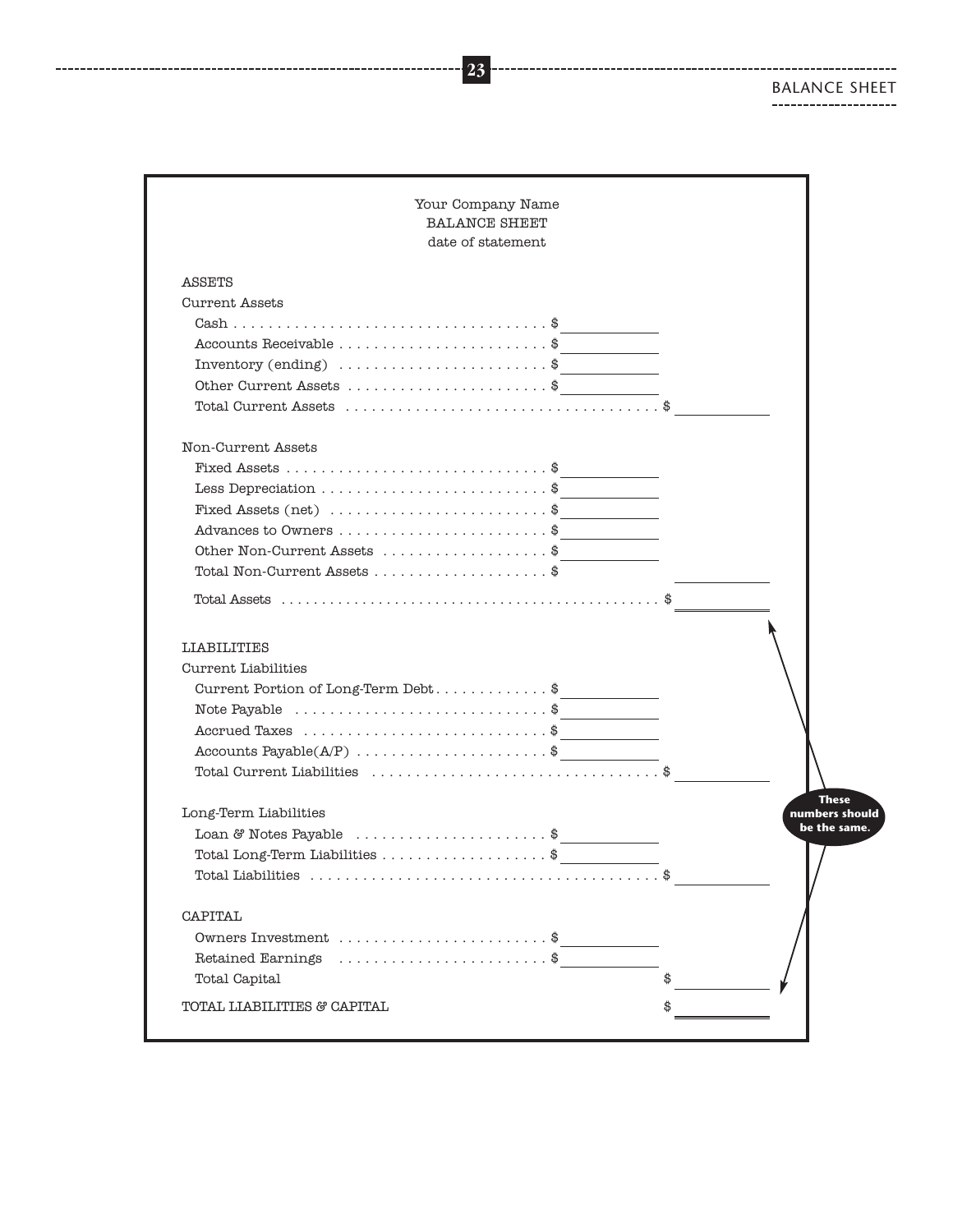

### INCOME STATEMENT  $\frac{1}{1}$

#### **WHAT'S THE BIG IDEA?**

The Income Statement is your company's report card. Expenses are subtracted from income, which gives you the business' financial performance or net profit (or loss) over a period of time. Other names for the Income Statement are Operating Statement, Earnings Statement, or Profit and Loss Statement.

#### **Net vs. Gross Sales** Gross sales is the amount before adjustments (like returns and allowances). The adjusted figure is Net Sales.

**Operating Income:** Gross Profit less Selling Expenses and General/ Administrative Expenses.

#### In the **APPENDIX**,

include three years' fiscal year end statements plus an interim statement (not more than three months old).

Start-up companies: Project month by month for the first year, quarterly for the second year and one whole year for the third year.

### **YOUR INCOME STATEMENT INCLUDES THE FOLLOWING:**

#### **SALES**

Net Sales

*Revenue or income. Gross sales is before returns and allowances. Net sales is after returns and allowances.*

Less Cost of Goods Sold *Cost to make products including materials and labor.*

Beginning Inventory *Comes from the Ending Inventory of the previous year.*

Purchases *Used to make product.*

Labor *Used to make product only. Other labor-related expenses are included in the Operating Expenses section.*

Less: Ending Inventory *This number becomes the beginning inventory for the next year's Income Statement.*

Total Cost of Goods Sold *Compute the Cost of Goods Sold.*

Gross Profit *Sales less cost of goods sold. This is your profit margin.*

#### **EXPENSES**

Selling Expenses *Salaries and expenses related to sales only.*

General and Administrative *All other expenses used to run the company.*

Operating Income (or Loss) *Shows how the business performed.*

Interest Expense *Subtract interest expense.*

Net Profit before taxes Less: Income Taxes *Tax rates depend on your business' legal status.*

#### **PROFIT**

*Profit left after all expenses (including taxes) have been paid.*

| Max Computer Company<br><b>INCOME STATEMENT</b><br>December 31, 2009 $\leftarrow$                                                                                                                                                             | Date:<br>Represents activity for an<br>entire period, at the end<br>of that time period.                                                                                       |
|-----------------------------------------------------------------------------------------------------------------------------------------------------------------------------------------------------------------------------------------------|--------------------------------------------------------------------------------------------------------------------------------------------------------------------------------|
| <b>SALES</b><br>Less Cost of Goods Sold:<br>Beginning Inventory $\dots \dots \dots \dots$ 75,000<br>Total $\ldots \ldots \ldots \ldots \ldots \ldots \ldots \ldots 625,000$                                                                   | \$75,000 was the ending<br>inventory for the previous<br>and became the beginnin<br>inventory for 2009.                                                                        |
| Less: Ending Inventory $\dots \dots \dots \dots$ 85,000<br>Cost of Goods Sold $(625 \text{ less } 85) \ldots \ldots \ldots \ldots 540,000$<br>GROSS PROFIT (900 less 540)  360,000                                                            | This number is pulled<br>from the Balance Sheet<br>on page 22.                                                                                                                 |
| <b>EXPENSES</b><br>Operating Expenses:<br>Selling Expenses 90,000<br>General & Administrative  170,000<br>Total Expenses $\ldots \ldots \ldots \ldots \ldots \ldots \ldots \ldots \ldots 260,000$<br>Operating Income (360 less 260)  100,000 |                                                                                                                                                                                |
| PROFIT<br>Net Profit before taxes $(100 \text{ less } 20) \ldots \ldots \ldots \ldots 80,000$<br>Less: All Income Taxes $\dots\dots\dots\dots\dots\dots\dots$ . 27,000                                                                        | <b>Important Note: Compa</b><br>numbers in the current ye<br>Income Statement with tl<br>previous year. For control<br>purposes, you need to kno<br>if income/profits and expe |

inventory for the previous year and became the beginning inventory for 2009.

**Important Note:** Compare numbers in the current year's Income Statement with the previous year. For control purposes, you need to know if income/profits and expenses are going up or down.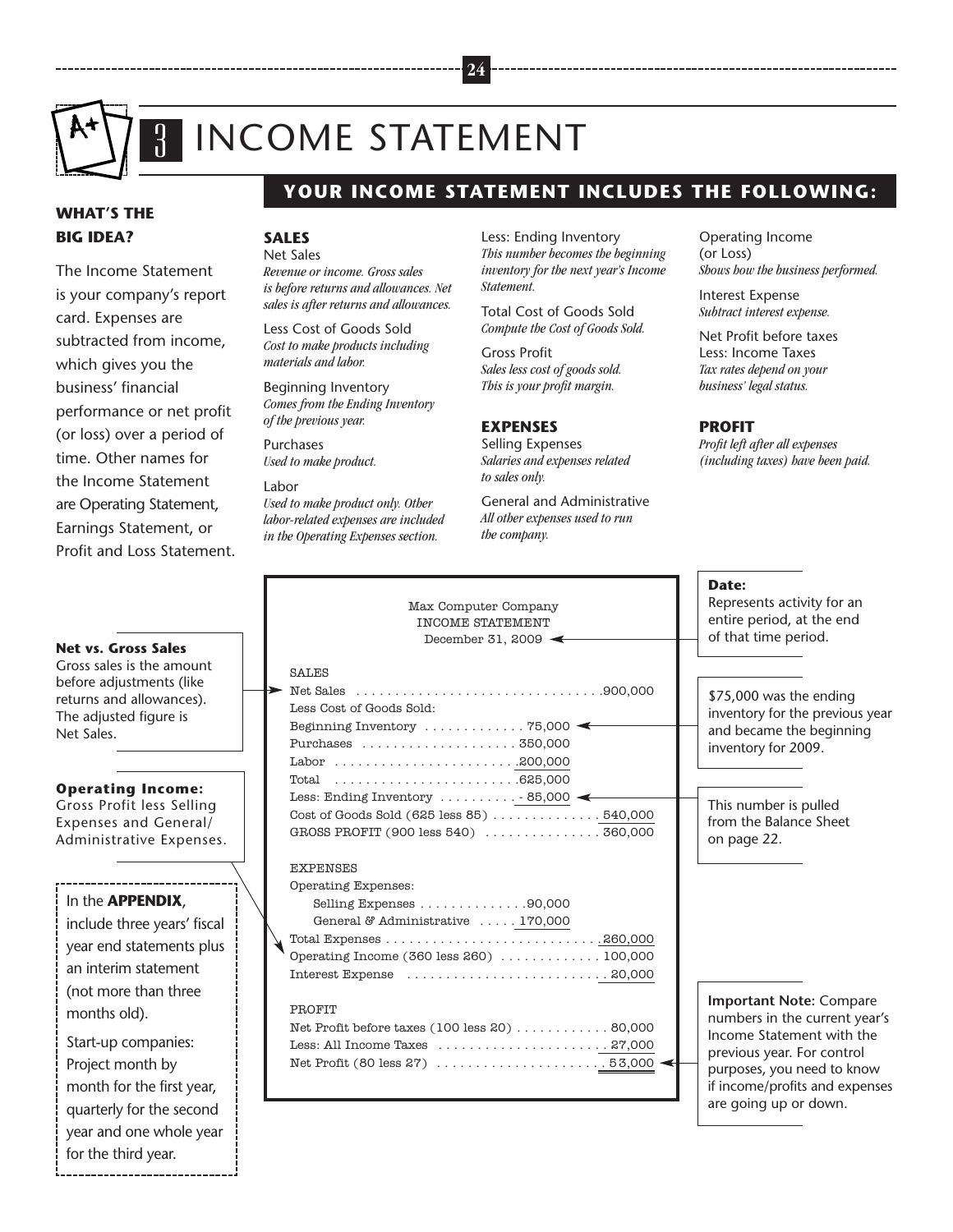#### INCOME STATEMENT--------------------------

. . . . . . . . . . . . . . . .

------------------------

| Your Company Name<br><b>INCOME STATEMENT</b>                                           |  |
|----------------------------------------------------------------------------------------|--|
|                                                                                        |  |
| <b>SALES</b>                                                                           |  |
| Net Sales $\dots\dots\dots\dots\dots\dots\dots\dots\dots\dots\dots\dots\dots\dots$ .   |  |
| Less Cost of Goods Sold:                                                               |  |
| Beginning Inventory $\dots\dots\dots\dots\dots\dots\dots$                              |  |
|                                                                                        |  |
|                                                                                        |  |
| Total $\dots\dots\dots\dots\dots\dots\dots\dots\dots\dots\dots$                        |  |
|                                                                                        |  |
|                                                                                        |  |
| Gross Profit (sales less cost of goods sold) $\ldots$ \$                               |  |
| <b>EXPENSES</b><br>Operating Expenses:                                                 |  |
|                                                                                        |  |
|                                                                                        |  |
|                                                                                        |  |
| Operating Income $\dots \dots \dots \dots \dots \dots \dots \dots \dots \dots \dots$ . |  |
|                                                                                        |  |
| PROFIT                                                                                 |  |
|                                                                                        |  |
|                                                                                        |  |
| Less: All Income Taxes $\dots\dots\dots\dots\dots\dots\dots\dots\dots\dots\dots\dots$  |  |

**25**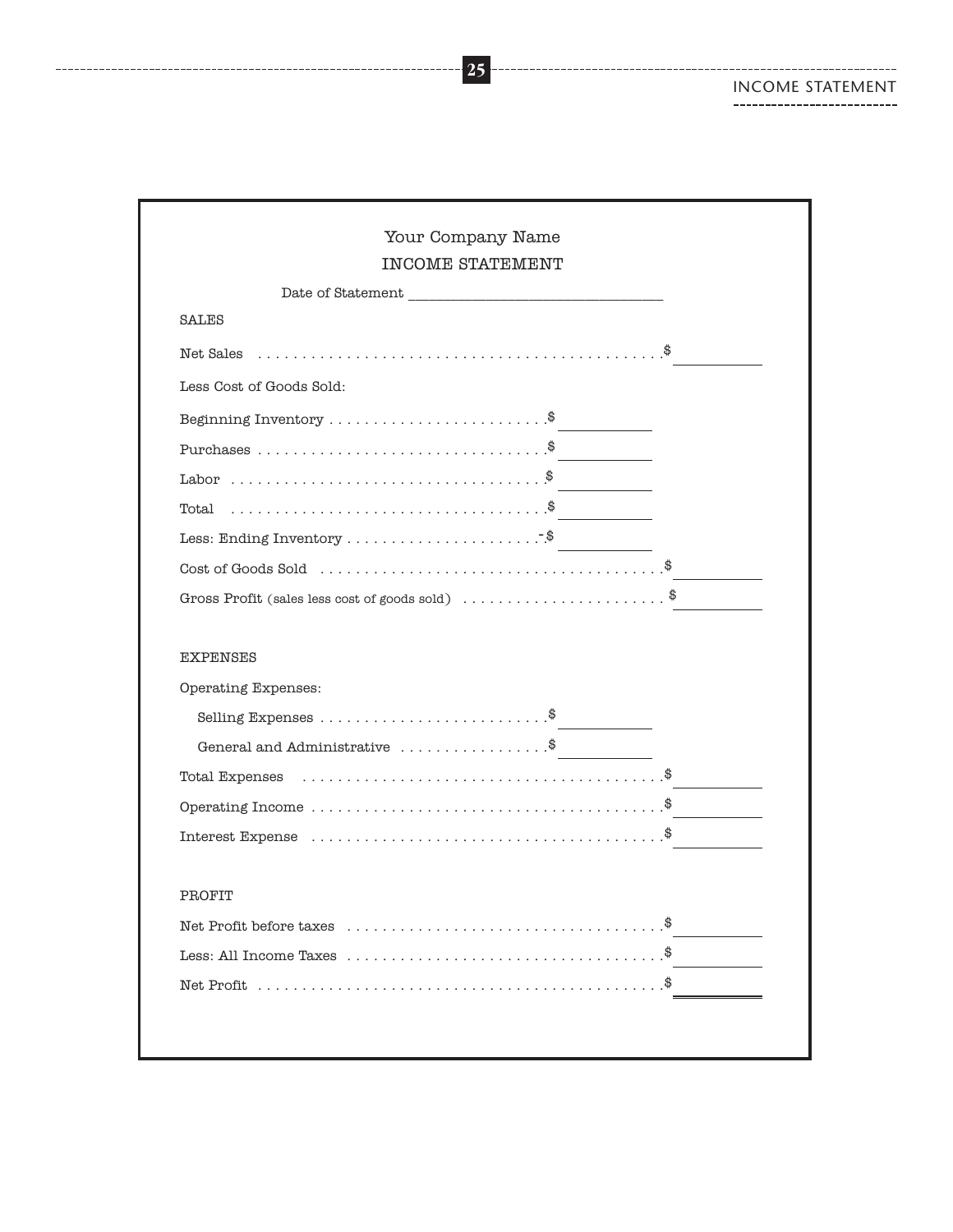

# CASH FLOW STATEMENT

**26**

#### **WHAT'S THE BIG IDEA?**

The Cash Flow Statement is your cash "register." It shows money that comes into the business and what goes out. Profits do not guarantee positive cash flow. You need to know or estimate income and expenses based on the direct and variable costs of your products or services. Cash must be available to pay bills on time and for day-to-day activities. This statement will also show an important figure, the breakeven point, when cash income equals the cash outflow (see page 30).

 $\frac{1}{1}$ 

#### **Tips for preparing Cash Flow Statements:**

Numbers in the Cash Flow Statement will also appear in the Income Statement. However, the Cash Flow Statement differs because it records when cash is received, when cash is paid, and how much cash you have reserved.

- Begin with income at the top, followed by expenses and repayment of the loan.
- Show realistic assumptions. If sales increase 80% every year, this may seem unrealistic. Prove assumptions and include them in the **APPENDIX**.
- Cash jumps up from year 1 to 2 because start-up costs are large in the first year.
- Negative balances are common in the first year. They must be covered by providing more cash (loans or owners' investments), or by reducing expenses.
- Increased sales can cause a cash drain (due to increased costs or labor). Show how you will overcome this.
- Show monthly figures in the first year, quarterly figures in the second year, and a lump sum or one figure in the third year.

| Name of Business                                                                             | Start-Up<br>Costs | Month 1<br><b>FIRST MONTH'S</b><br><b>RFVFNUF</b> | Month 2 | Month 3 | Month 4 |
|----------------------------------------------------------------------------------------------|-------------------|---------------------------------------------------|---------|---------|---------|
| A. CASH ON HAND<br>(Beginning of month)                                                      |                   |                                                   |         |         |         |
| <b>B. CASH RECEIPTS</b><br>1. Cash Sales                                                     |                   |                                                   |         |         |         |
| 2. Collections from Credit Accounts                                                          |                   |                                                   |         |         |         |
| 3. Loan or Other Cash injection (Specify)                                                    |                   |                                                   |         |         |         |
| <b>C. TOTAL CASH RECEIPTS (B1+B2+B3)</b>                                                     |                   |                                                   |         |         |         |
| <b>D. TOTAL CASH AVAILABLE</b><br>$(A + C, \text{before cash paid out})$                     |                   |                                                   |         |         |         |
| E. CASH PAID OUT:<br>1. Purchases (Merchandise)                                              |                   |                                                   |         |         |         |
| 2. Gross Wages                                                                               |                   |                                                   |         |         |         |
| 3. Payroll Expenses (Taxes, vacations, etc.)                                                 |                   |                                                   |         |         |         |
| 4. Outside Services (Outside labor)                                                          |                   |                                                   |         |         |         |
| 5. Supplies (Office & operating, not for re-sale)                                            |                   |                                                   |         |         |         |
| 6. Repairs and maintenance                                                                   |                   |                                                   |         |         |         |
| 7. Advertising                                                                               |                   |                                                   |         |         |         |
| 8. Car, Delivery and Travel                                                                  |                   |                                                   |         |         |         |
| 9. Professional Services (Accounting, legal, etc.)                                           |                   |                                                   |         |         |         |
| 10. Rent (real estate only)                                                                  |                   |                                                   |         |         |         |
| 11. Telephone                                                                                |                   |                                                   |         |         |         |
| 12. Utilities (Water, heat, electricity, etc.)                                               |                   |                                                   |         |         |         |
| 13. Insurance (on business property & products)                                              |                   |                                                   |         |         |         |
| 14. Taxes (Real estate, sales, inventory, etc.)                                              |                   |                                                   |         |         |         |
| 15. Interest (on loans)                                                                      |                   |                                                   |         |         |         |
| 16. Other Expenses (Specify each)                                                            |                   |                                                   |         |         |         |
| 17. Miscellaneous (small expenses)                                                           |                   |                                                   |         |         |         |
| 18. Subtotal                                                                                 |                   |                                                   |         |         |         |
| <b>F. OTHER OPERATING COSTS:</b>                                                             |                   |                                                   |         |         |         |
| 1. Loan Principal Payment (include equipment)                                                |                   |                                                   |         |         |         |
| 2. Capital Purchases (Specify)                                                               |                   |                                                   |         |         |         |
| 3. Other Start-up Costs                                                                      |                   |                                                   |         |         |         |
| 4. Reserve and/or Escrow (Insurance, tax, etc.)                                              |                   |                                                   |         |         |         |
| 5. Owner's Withdrawal (income tax, etc.)                                                     |                   |                                                   |         |         |         |
| <b>G. TOTAL CASH PAID OUT</b><br>$(E18 + F1$ through F5)                                     |                   |                                                   |         |         |         |
| <b>H. CASH POSITION</b><br>(End of month, D minus G.<br>Becomes cash on hand for next month) |                   |                                                   |         |         |         |
| <b>ESSENTIAL OPERATING DATA</b>                                                              |                   |                                                   |         |         |         |
| (Items explained on page 27)                                                                 |                   |                                                   |         |         |         |
| 1. Accounts Receivable (End of month)                                                        |                   |                                                   |         |         |         |
| 2. Bad Debt (End of month)                                                                   |                   |                                                   |         |         |         |
| 3. Inventory on Hand (End of month)                                                          |                   |                                                   |         |         |         |
| 4. Accounts Payable (End of month)                                                           |                   |                                                   |         |         |         |
| 5. Monthly Depreciation                                                                      |                   |                                                   |         |         |         |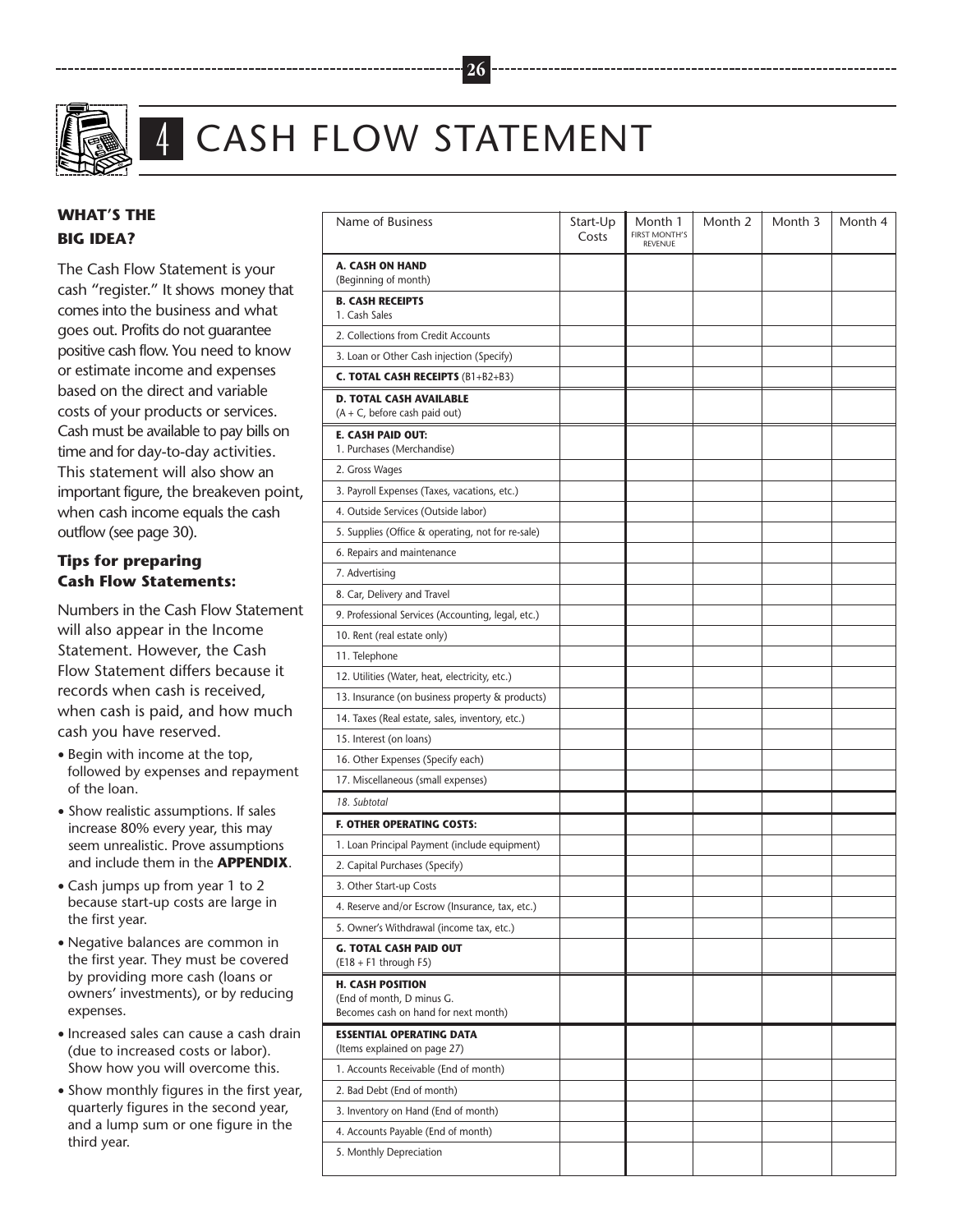#### CASH FLOW STATEMENT------------------------------

Month 5 | Month 6 | Month 7 | Month 8 | Month 9 | Month 10 | Month 11 | Month 12 | Total START-UP COSTS - *PLUS* - COLUMNS 1-12

#### **ESSENTIAL OPERATING DATA**

*The five items shown at the bottom of the Cash Flow Statement can be kept separately and included at the bottom of your monthly cash flow projections. They are important planning and cash flow projection tools.*

*1. Accounts receivable Previous unpaid credit sales, plus current month's unpaid credit sales.*

#### *2. Bad Debt*

*Should be deducted from the month. This figure is based on past history or industry standards.*

*3. Inventory on Hand Any products available for sale at the end of the month.*

*4. Accounts payable Any accounts due at the end of the month.*

#### *5. Depreciation*

*Assets wear out and lose value. The monthly depreciation value is established by your accountant (as allowed by the IRS).*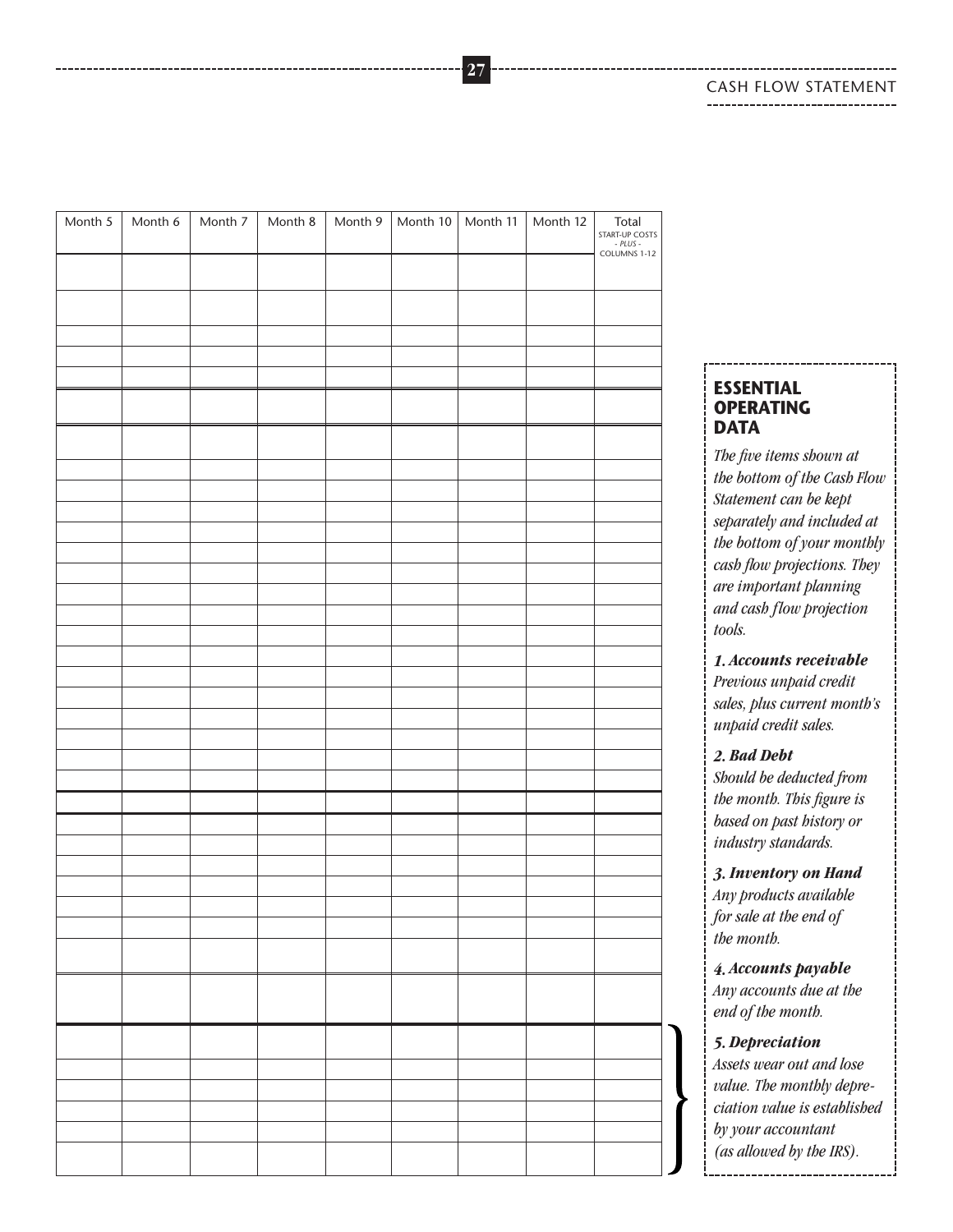# **R AT I O S**



#### **WHAT'S THE BIG IDEA?**

Ratios are your business' scores. Even though ratios are not included in your business plan, they will be calculated by lenders to make decisions.

Lenders and investors compare your ratios to:

- acceptable bank ranges
- a company's prior years
- your business' history
- other companies in your industry

Industry averages are found in reference books and on the Internet. They include the RMA Annual Statement Studies, the Almanac of Business and Industrial Financial Ratios, Dun & Bradstreet, your industry's associations, trade periodicals (magazines and newspapers for your industry), and the Small Business Administration/SBA (www.sba.gov).

### **ASSET MANAGEMENT RATIOS**

## **Accounts Receivable Turnover** 1

Number Source: Balance Sheet (pg. 22) & Income Statement (pg. 24)



Net Sales Figure (pg. 24)

**N O T E :** This shows how many days it takes to collect money owed to you. Lower answers are better.

#### **Inventory Turnover**

Number Source: Balance Sheet (pg. 22) & Income Statement (pg. 24)



Cost of Goods Sold (pg. 24)

**N O T E :** This formula shows how many days it takes you to turnover (or sell) your inventory. Lower answers are better.



### **LIQUIDITY RATIOS**

### **Working Capital** 2

Number Source: Balance Sheet (pg. 22)



**N O T E :** Shows if a company has enough cash to pay bills. This example shows an excess amount after paying all current liabilities. The answer must be positive. More money is needed to meet expenses if the answer is negative.

### **Quick or Acid Test**

Number Source: Balance Sheet (pg. 22)



The answer should be 1 or more. In this example, the answer, \$0.56, is less than 1. The company could not pay all its current liabilities without selling some

Current Liabilities (pg. 22)

\$27,375,000  $\phantom{0}30.4 \phantom{0}30$  days This ratio eliminates inventory from current assets selling sor inventory. **N O T E :** Inventory may become no longer useful. and cash. It's called "quick" because it includes items that can be turned into cash.

#### **Current**

Number Source: Balance Sheet (pg. 22)



Liabilities (pg. 22)

**N O T E :** Tests a company's short-term debt paying ability. This means there is is \$1.13 in cash and current assets available to pay every \$1 of current liabilities.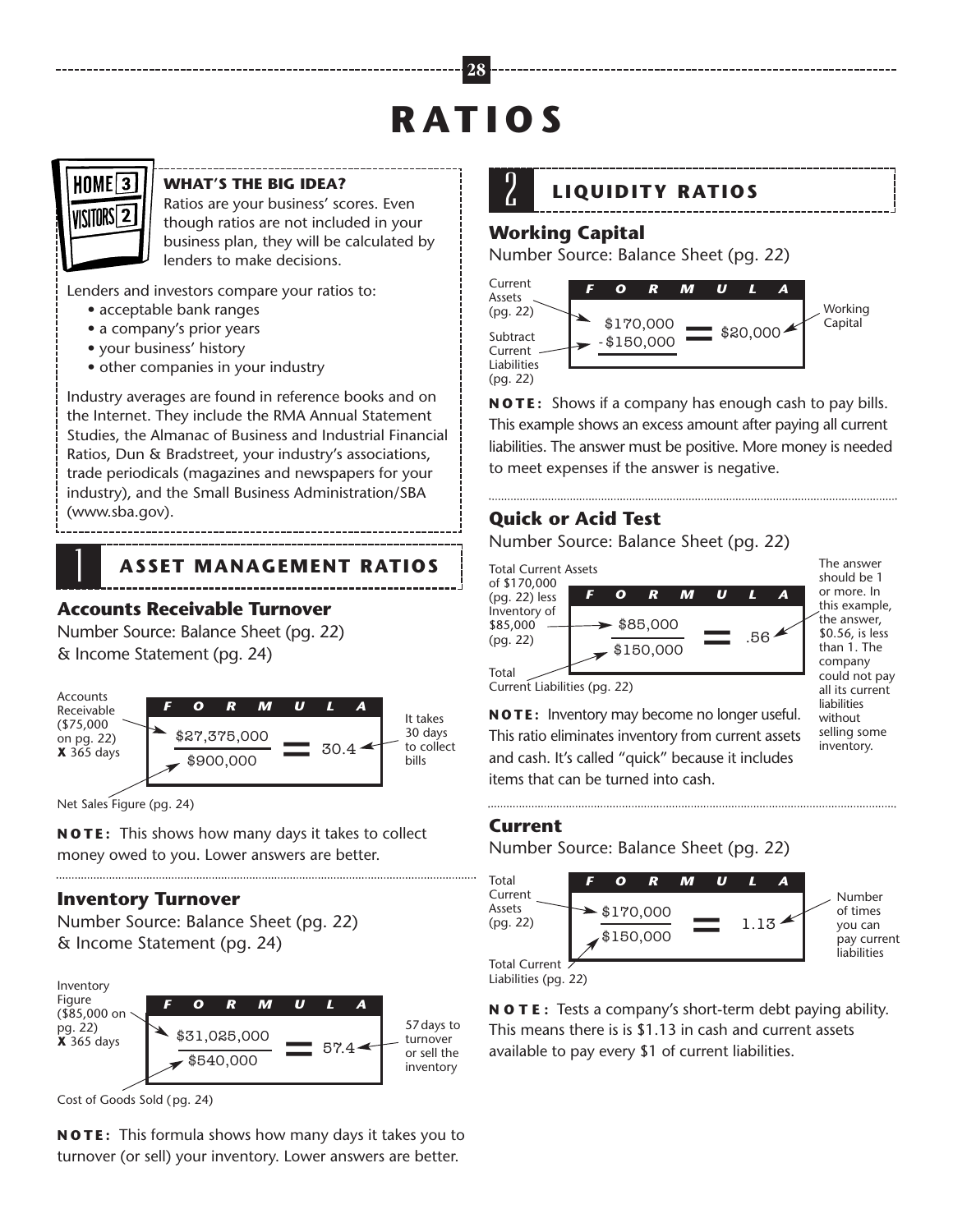# **R AT I O S**

**29**

**Important**



### **Leverage (or Debt-to-Worth)**

Number Source:Balance Sheet (pg. 22)



**N O T E :** Determines if a company has enough equity. Lower answers are better. Lenders prefer this ratio to be 3 or lower.

### **Accounts Payable Turnover**

Number Source: Balance Sheet (pg. 22) & Income Statement (pg. 24)



**N O T E :** Shows how quickly a company pays its suppliers. Lower numbers are better.



#### **Profit Margin on Sales**

Number Source: Income Statement (pg. 24)



**N O T E :** Shows the percentage of net profit for every dollar of sales. If the profit margin is too low: the prices are too low, the cost of goods is too high, or expenses are too high. Compare the profit margin to previous years (if the business is over three years old). New businesses may compare the profit margin to those published in RMA studies or by trade associations.

### **Cash Flow to Current Maturities (Debt Service)**

NumberSource:BalanceSheet (pg. 22) & Income Statement (pg. 24)



example). Current Portion of Long-Term Debt (pg. 22). For new businesses, use one year's worth of loan payments.

V<sub>IR</sub> Very<br>VIR Rat

**Important Ratio**

**N O T E :** Shows your ability to pay term debts after owners' withdrawals. Lenders prefer 2 or better.

YOUR ANSWER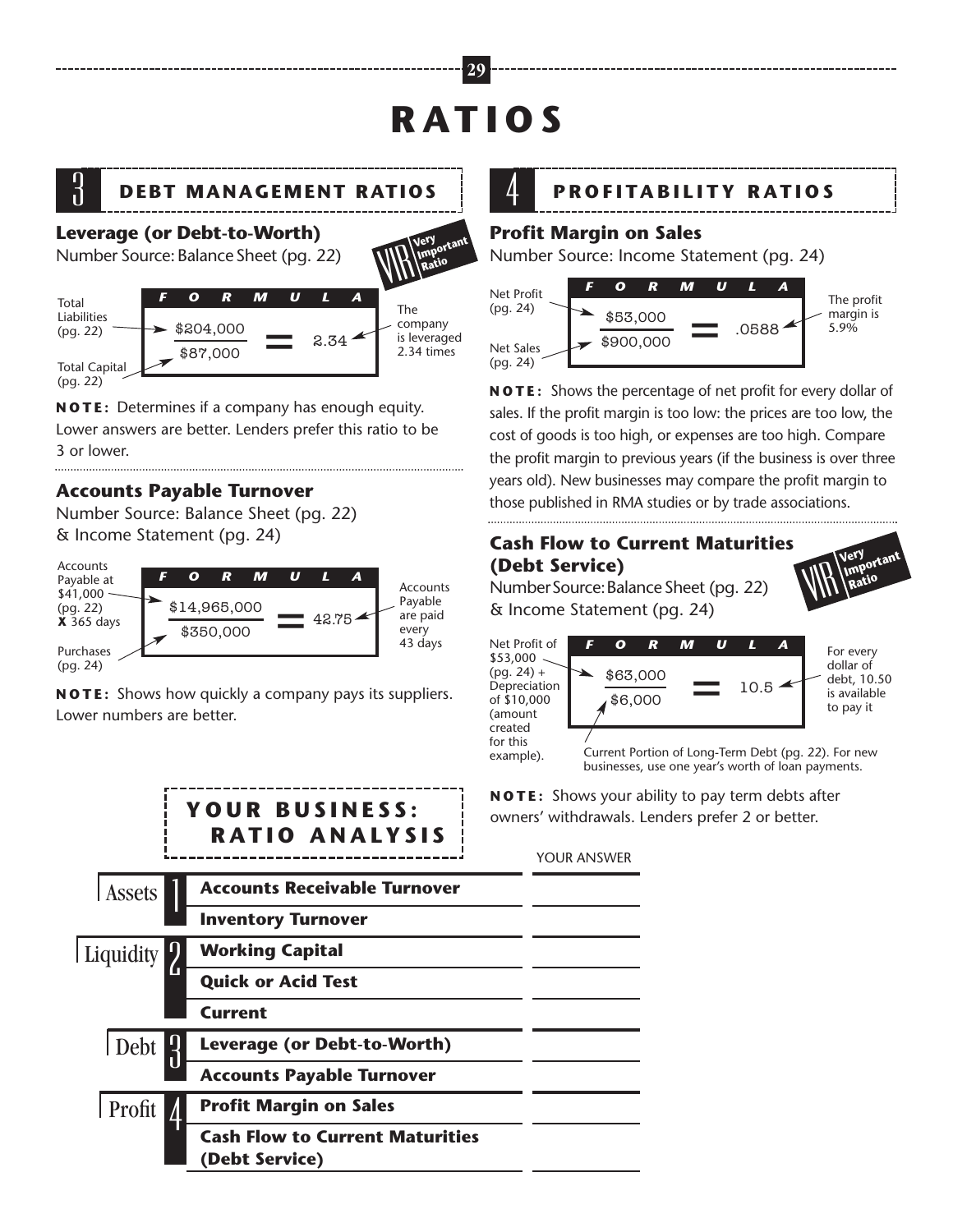# **F I N A N C I A L F O R M U L A S**

**30**

### **BREAKEVEN POINT**

When a company has neither a profit nor a loss, it is the breakeven point. It is important to determine your breakeven point so you know the sales needed for your business to be profitable. The numbers for this formula come from your Income Statement (see page 24).

|                                                                                                                     | NUMBERS USED IN THIS EXAMPLE COME<br>FROM THE INCOME STATEMENT ON PAGE 24.                         |                                                                                    |  |
|---------------------------------------------------------------------------------------------------------------------|----------------------------------------------------------------------------------------------------|------------------------------------------------------------------------------------|--|
| Determine your Net Sales                                                                                            | \$900,000 NET SALES                                                                                | 100%                                                                               |  |
| Total your <b>Variable Expenses</b> and divide them by the<br>Net Sales to calculate the percentages they represent | $$540,000$ cost of goods sold<br>$+$ \$90,000 SELLING EXPENSES<br>\$630,000 TOTAL VARIABLE EXPENSE | 60% (540K/900K)<br>+10% (90K/900K)<br>70% (630K/900K)                              |  |
| Subtract your Total Variable Expenses from your<br>Net Sales to calculate the Margin.                               | \$900,000 NET SALES<br>$-$630,000$ total variable expense<br>\$270,000 MARGIN                      | 100%<br>$-70%$<br>30% or 30                                                        |  |
| Divide your Fixed Expenses by the Margin<br>and the answer is your Breakeven Point                                  | $\div$ .30 margin<br>\$566,667 BREAKEVEN AMOUNT                                                    | \$170,000 FIXED EXPENSES (this number comes from page 24 General & Administrative) |  |



This company needs sales of \$566,667 to break even. One dollar more and the business is profitable. One dollar less and the business shows a loss.

### 1-2-3 METHOD FOR LOAN DECISIONS

#### **USE THE 1-2-3 METHOD TO PRE-QUALIFY AND CALCULATE YOUR MAXIMUM LOAN AMOUNT.**

**EXPLANATION EXAMPLE: ABC Company ANSWER**

|  | <b>DISCOUNTED</b><br><b>COLLATERAL</b><br>Also called<br><b>COLLATERAL</b><br><b>COVERAGE</b> | Every \$1 borrowed must be<br>covered by \$1 in collateral.<br>Lenders discount the value<br>of assets (collateral) so the<br>discounted value must equal<br>the loan amount. This<br>covers the lender in case of<br>foreclosure. See page 18. | This is a common discount formula used with collateral:                                                                                                                                                                                                                                                                                                                                                                                                                                                                                |                        |                               |                     |                                                                      |                    |
|--|-----------------------------------------------------------------------------------------------|-------------------------------------------------------------------------------------------------------------------------------------------------------------------------------------------------------------------------------------------------|----------------------------------------------------------------------------------------------------------------------------------------------------------------------------------------------------------------------------------------------------------------------------------------------------------------------------------------------------------------------------------------------------------------------------------------------------------------------------------------------------------------------------------------|------------------------|-------------------------------|---------------------|----------------------------------------------------------------------|--------------------|
|  |                                                                                               |                                                                                                                                                                                                                                                 | <b>EXAMPLE:</b>                                                                                                                                                                                                                                                                                                                                                                                                                                                                                                                        | <b>Market</b><br>Value | <b>Discount</b><br>Percentage | Discounted<br>Value |                                                                      |                    |
|  |                                                                                               |                                                                                                                                                                                                                                                 | • Inventory                                                                                                                                                                                                                                                                                                                                                                                                                                                                                                                            | \$30,000               | 50%                           | \$15,000            | Maximum<br>loan<br>based on<br>discounted                            |                    |
|  |                                                                                               |                                                                                                                                                                                                                                                 | • Fixed Assets                                                                                                                                                                                                                                                                                                                                                                                                                                                                                                                         | \$50,000               | 50%                           | \$25,000            |                                                                      |                    |
|  |                                                                                               |                                                                                                                                                                                                                                                 | • Accounts<br>Receivable                                                                                                                                                                                                                                                                                                                                                                                                                                                                                                               | \$20,000               | 25%                           | \$15,000            |                                                                      | <b>THE LOAN</b>    |
|  |                                                                                               |                                                                                                                                                                                                                                                 |                                                                                                                                                                                                                                                                                                                                                                                                                                                                                                                                        |                        |                               |                     | collateral is                                                        | <b>DECISION</b>    |
|  |                                                                                               |                                                                                                                                                                                                                                                 | <b>Total</b>                                                                                                                                                                                                                                                                                                                                                                                                                                                                                                                           | \$100,000              |                               | \$55,000            | \$55K                                                                | The lowest of      |
|  | THE ABILITY<br><b>TO REPAY</b><br>Also called<br><b>DEBT SERVICE</b><br><b>COVERAGE</b>       | For every \$2 a business<br>has in annual cash flow,<br>the bank will allow \$1 in<br>loan payments.                                                                                                                                            | The ABC Company needs to calculate how much they can<br>borrow and afford to re-pay for a seven-year loan:<br>• \$12K net profit + 3K in depreciation = \$15K annual cash flow<br>Maximum<br>• $$15K \times 50\% = $7.5K$ the maximum lenders usually allow in<br>loan<br>annual payments is half of the annual cash flow<br>based on<br>• $$7.5K/12$ months = $$625$ maximum monthly payment<br>the ability<br>• $$625/\$17.13* = $36.48K$ rounded to \$36.5K<br>*Monthly payment on a \$1000, seven-year loan with an<br>to repay is |                        |                               |                     |                                                                      | the three answers  |
|  |                                                                                               |                                                                                                                                                                                                                                                 |                                                                                                                                                                                                                                                                                                                                                                                                                                                                                                                                        |                        |                               |                     |                                                                      | calculated here    |
|  |                                                                                               |                                                                                                                                                                                                                                                 |                                                                                                                                                                                                                                                                                                                                                                                                                                                                                                                                        |                        |                               |                     |                                                                      | is the maximum     |
|  |                                                                                               |                                                                                                                                                                                                                                                 |                                                                                                                                                                                                                                                                                                                                                                                                                                                                                                                                        |                        |                               |                     |                                                                      | loan size. The     |
|  |                                                                                               |                                                                                                                                                                                                                                                 |                                                                                                                                                                                                                                                                                                                                                                                                                                                                                                                                        |                        |                               |                     |                                                                      | maximum            |
|  |                                                                                               |                                                                                                                                                                                                                                                 | interest rate of 11% is \$17.13                                                                                                                                                                                                                                                                                                                                                                                                                                                                                                        |                        |                               |                     | $$36.5K \leftarrow$                                                  | loan size for      |
|  |                                                                                               |                                                                                                                                                                                                                                                 |                                                                                                                                                                                                                                                                                                                                                                                                                                                                                                                                        |                        |                               |                     |                                                                      | <b>ABC Company</b> |
|  | <b>EQUITY</b><br>Also called<br><b>DEBT-TO-WORTH</b>                                          | A business can borrow<br>\$3 for every \$1 invested.                                                                                                                                                                                            | Assume ABC Company wants to refinance a \$75K<br>loan. The business has assets of \$100K, liabilities of<br>\$75K, and Net Worth or Equity of \$25K.                                                                                                                                                                                                                                                                                                                                                                                   |                        |                               |                     | Maximum Ioan based<br>on equity is \$75K (\$25K)<br>in equity $x$ 3) | is \$36.5K.        |
|  | or LEVERAGE                                                                                   |                                                                                                                                                                                                                                                 | \$75K                                                                                                                                                                                                                                                                                                                                                                                                                                                                                                                                  |                        |                               |                     |                                                                      |                    |